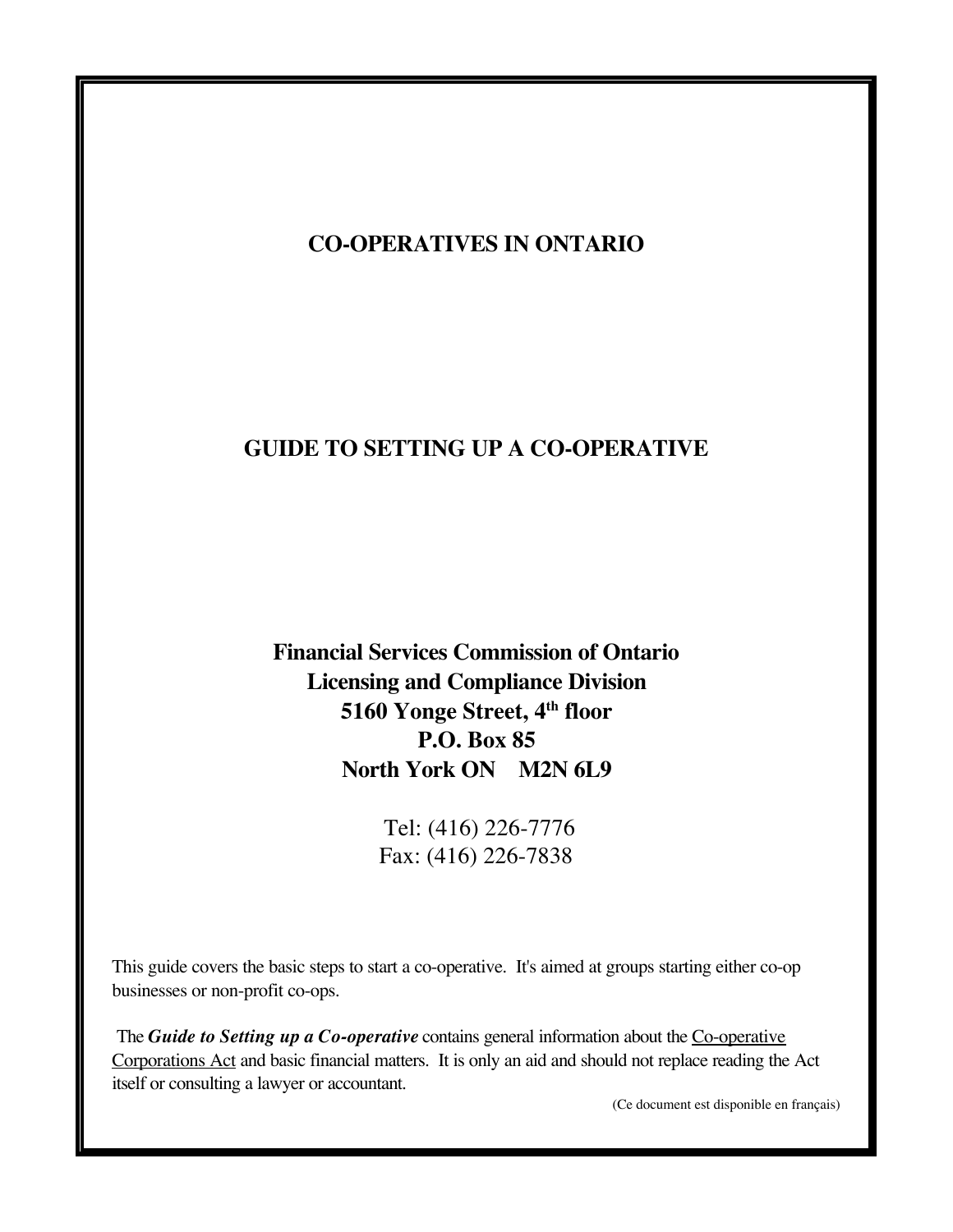# **CONTENTS**

| WHAT CO-OPERATIVES CAN DO FOR YOU AND YOUR COMMUNITY 1                        |     |
|-------------------------------------------------------------------------------|-----|
|                                                                               |     |
|                                                                               |     |
|                                                                               |     |
|                                                                               |     |
|                                                                               |     |
|                                                                               |     |
|                                                                               |     |
|                                                                               |     |
|                                                                               |     |
|                                                                               |     |
|                                                                               |     |
|                                                                               |     |
|                                                                               |     |
|                                                                               |     |
|                                                                               |     |
|                                                                               |     |
|                                                                               |     |
|                                                                               |     |
|                                                                               |     |
|                                                                               |     |
|                                                                               |     |
|                                                                               |     |
|                                                                               |     |
|                                                                               |     |
|                                                                               |     |
|                                                                               |     |
|                                                                               |     |
|                                                                               |     |
|                                                                               | -16 |
|                                                                               | 16  |
|                                                                               |     |
|                                                                               | 18  |
|                                                                               | 18  |
|                                                                               | 18  |
|                                                                               | 18  |
|                                                                               | 20  |
|                                                                               | 21  |
| <b>APPENDIX B: Publications Ontario and Small Business Self-Help Offices </b> | 24  |
| <b>APPENDIX C: Business Development Bank of Canada Publications </b>          | 25  |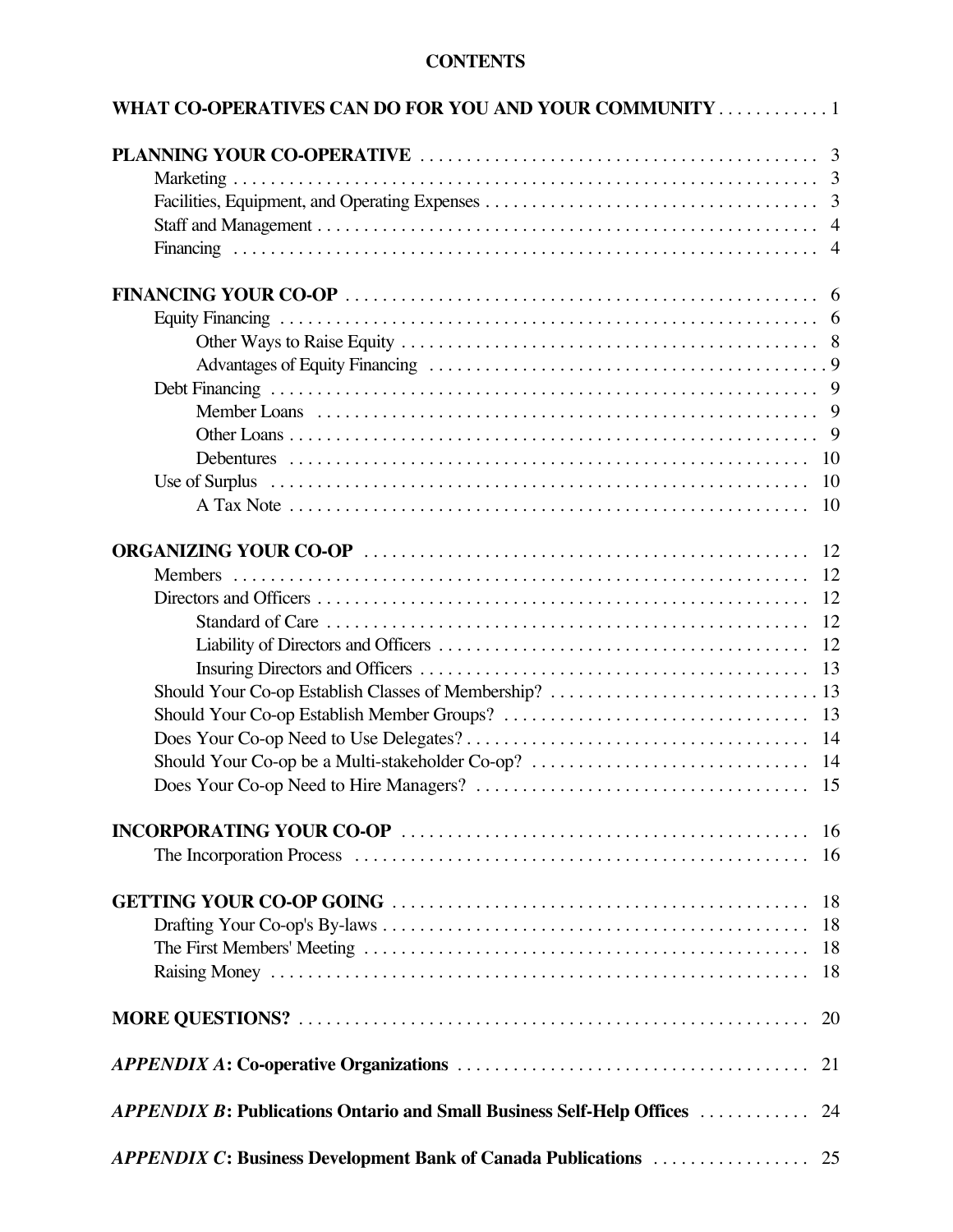# **WHAT CO-OPERATIVES CAN DO FOR YOU AND YOUR COMMUNITY**

For many years, Ontarians have used co-operatives as a way of combining their energy, skills, and resources to reach shared goals and fulfil common needs. People form co-ops to:

- ! Lower the cost of business supplies and consumer goods. Because business service co-ops and consumer supply co-ops buy in bulk, members benefit from lower costs on everything from food to fertilizers.
- ! Start their own businesses and create their own jobs. Worker co-ops are enterprises owned and operated by their employees. Worker co-ops can be formed for any business purpose, from carpentry to film production.
- ! Get better prices for products and services. By forming marketing or producer co-ops, people can earn more from their products and services by selling directly to the public. These co-ops also help producers lower their marketing and distribution costs.
- ! Obtain convenient, reasonably priced child care. Child care co-ops give parents an important role in shaping the care of their children.
- ! Find affordable housing and have a chance to help make the decisions about the upkeep of their homes.

The co-operative way of doing business and providing services is guided by some basic principles:

- ! *Open, Voluntary Membership:* Anyone who can use a co-op's services and is willing to accept the responsibilities of membership may apply to become a member.
- *Pemocratic Control:* Members have an equal voice in running their co-op. Each member has one vote, no matter how much he or she has invested, and only members may vote.
- *Distribution of Surplus to Members:* After co-ops have paid their operating expenses and set aside a reserve, most of the surplus or profit is distributed to members based on the volume and type of business they have done with their co-op. Money distributed this way is called a patronage return. Co-ops may also pay patronage returns to non-members at the same or lower rate as members.
- ! *Limited Return on Capital:* Since the main purpose of co-ops is to provide goods, services or jobs for their members, people do not generally invest in co-ops for speculative purposes. By law, co-op shares may appreciate in value only to a limited extent.
- ! *Co-operative Education:* Co-ops are committed to educating their members and the general public about the co-operative way of delivering services and doing business.
- ! *Co-operation among Co-operatives:* To encourage the growth of co-ops, co-operatives and co-op organizations actively develop local, provincial, national, and international networks.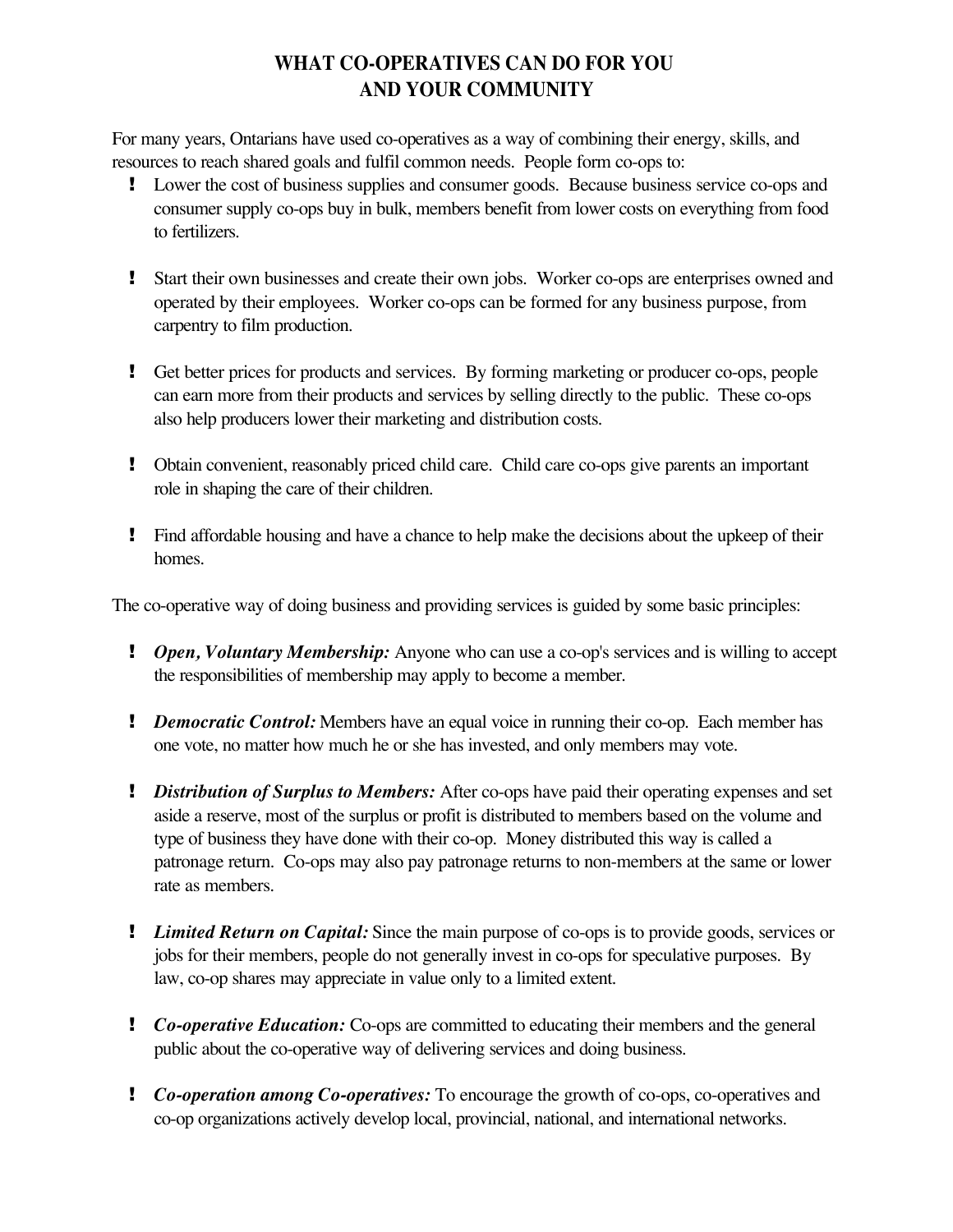Because of their commitment to democratic control and sharing of surplus among members, co-ops can make a unique contribution to local economies. Since only members may vote, control of co-ops rests in the hands of people who use them. Co-ops also help keep money at work in the local economy because the surplus they earn goes mainly to members living in the community, rather than distant investors.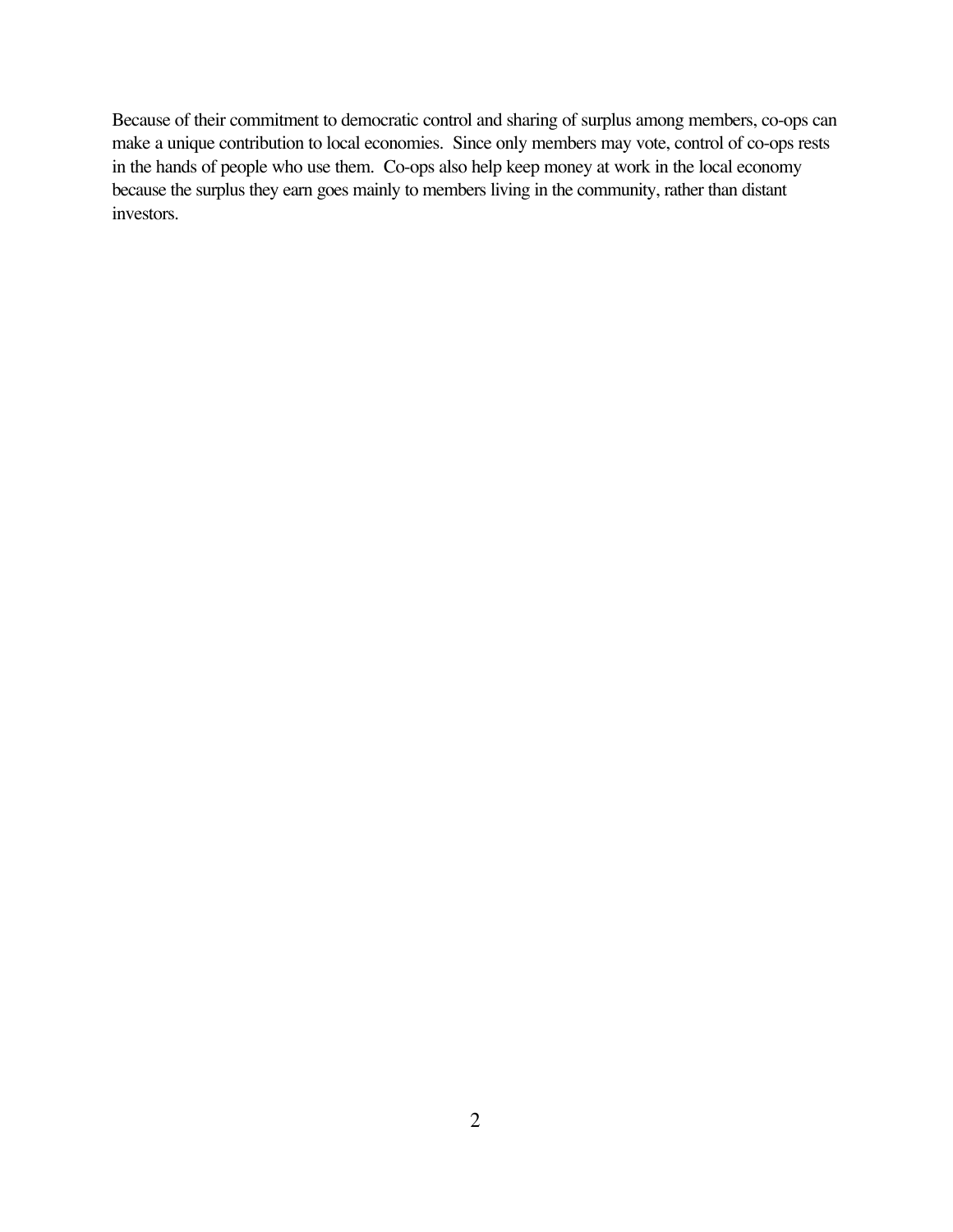# **PLANNING YOUR CO-OPERATIVE**

No matter what kind of co-op your group is starting, a solid business plan will help you reach your goals. Working on a plan is an opportunity for your group to think carefully about the most efficient way in which your co-op can produce and deliver its products and services.

If your co-op is going to need the support of investors, creditors, or government officials, a detailed business plan will help establish its credibility. Potential backers will want a clear picture of your coop's operations and straightforward answers to questions about, for example, its financial position. A carefully prepared plan will help your co-op give accurate answers to such questions.

This section deals with some basic issues your co-op will need to tackle.

## **Marketing**

Who will buy your co-op's products or use its services? To answer this question, you will have to research your market and decide how to attract that market's interest. More specifically:

- ! What products or services is your co-op's market now buying or using? This will tell you who your co-op's major competition is. Knowing your competitors will help your co-op develop distinct products and services.
- ! How can your co-op improve on the products or services already available? This is your co-op's competitive advantage. For example, your co-op may be able to offer the same products at a better price, different or improved products, or faster, more helpful service.
- ! What is the size, site, and potential growth of the market for your co-op's goods or services? Is the market seasonal? Can your co-op's members or customers find substitutes? Can you identify new trends in your co-op's market? This will help your co-op tailor its products and services to its market.
- ! How can your co-op increase demand for its products and services? The amount and kind of advertising your co-op needs to do will depend on its products or services and how much money your co-op can afford to spend. Co-operative businesses usually have advertising budgets for such things as brochures and newspaper ads. Non-profit child care co-ops, on the other hand, often work with schools and community organizations to advertise their services.

### **Facilities, Equipment, and Operating Expenses**

What does your co-op need to produce its goods and services? Your business plan should describe each step in its operations and identify the resources needed to carry them out. For example: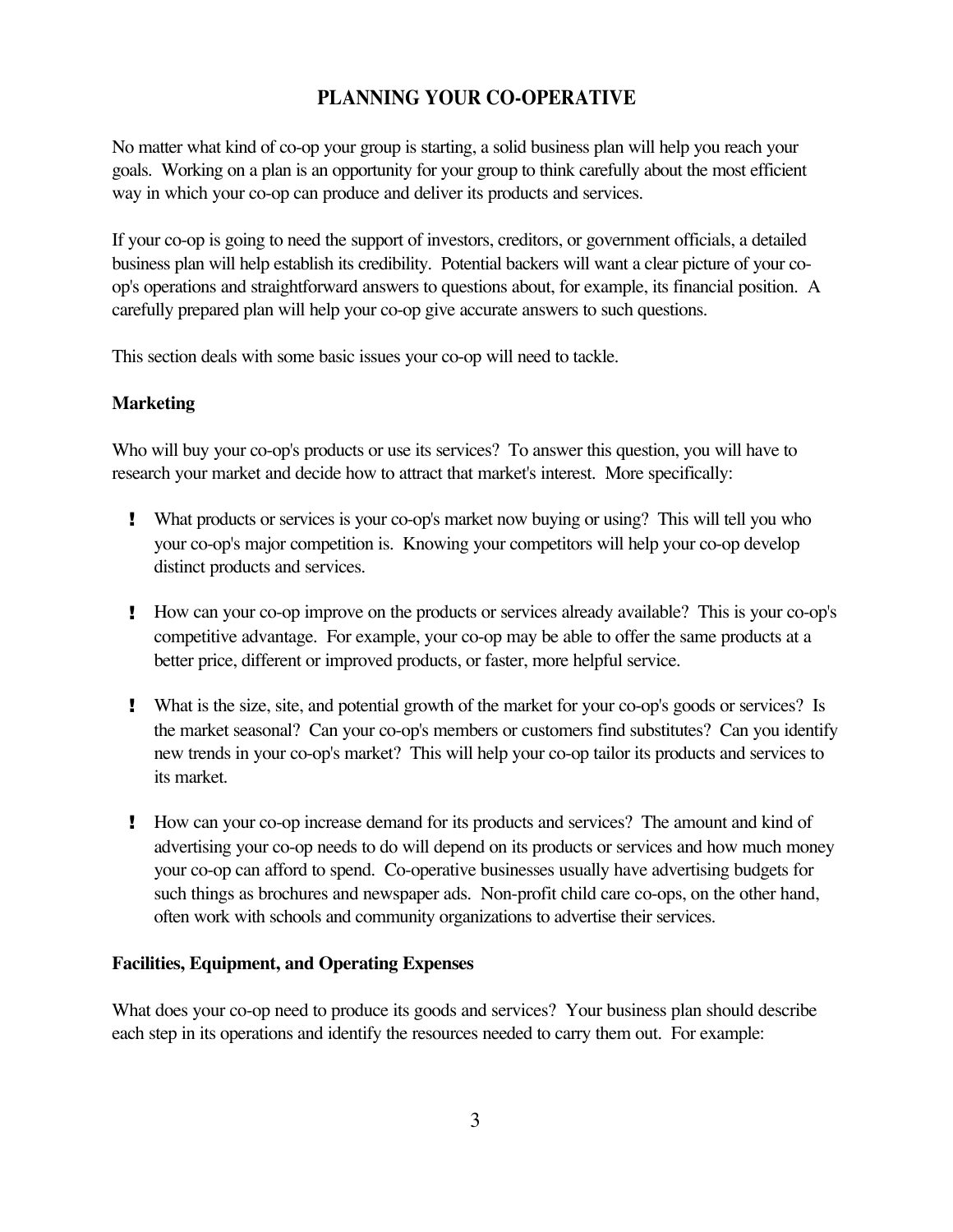- ! What land, buildings, and equipment will your co-op need? Is your co-op planning to buy or lease? At what cost?
- ! If renovations or alterations must be made to your co-op's premises, what will they cost?
- ! What are the projected bills for electricity, water, heat, etc.?
- ! What supplies will your co-op need? What do you estimate they will cost?

## **Staff and Management**

Will your co-op need to hire management and staff? Many co-ops require members to put in some volunteer time each month. If running your co-op requires special skills or if its members don't have enough time to volunteer, your co-op will likely need to hire some full- or part-time staff.

In smaller co-ops, the board of directors may be able to manage the co-op and supervise staff. Larger co-ops usually hire professional management to oversee day-to-day operations and staff.

If your co-op needs to hire management and staff, what sort of positions will it need to fill? It is useful to draw up a chart of these positions and their responsibilities.

## **Financing**

The financial part of your co-op's business plan estimates the amount of money needed to operate. Most of the figures you need to make these estimates are in the other parts of your co-op's plan. To get a complete financial picture of your co-op, it is useful to do these projections:

- ! *Income projections* show your co-op's annual revenues and expenses. For example, the income projections for a computer repair co-op will list revenues such as earnings from selling repair services, and expenses such as the cost of spare parts and wages. The difference between revenues and expenses is gross income.
- ! *Cash flow projections* show how much your co-op expects to receive (cash in) and pay out (cash out) each month. The difference between these two amounts is your co-op's monthly surplus or deficit. Cash flow projections are needed to show the expenses your co-op will have to cover and to suggest what your co-op can afford to do over the next year or so.
- ! Your co-op's estimated *balance sheet* lists its assets and liabilities. Assets are what your co-op owns, such as its building, equipment, inventory, and cash. Liabilities are what your co-op owes. For example, a loan taken out to finance your co-op's operations is one of its liabilities, as are any unpaid taxes.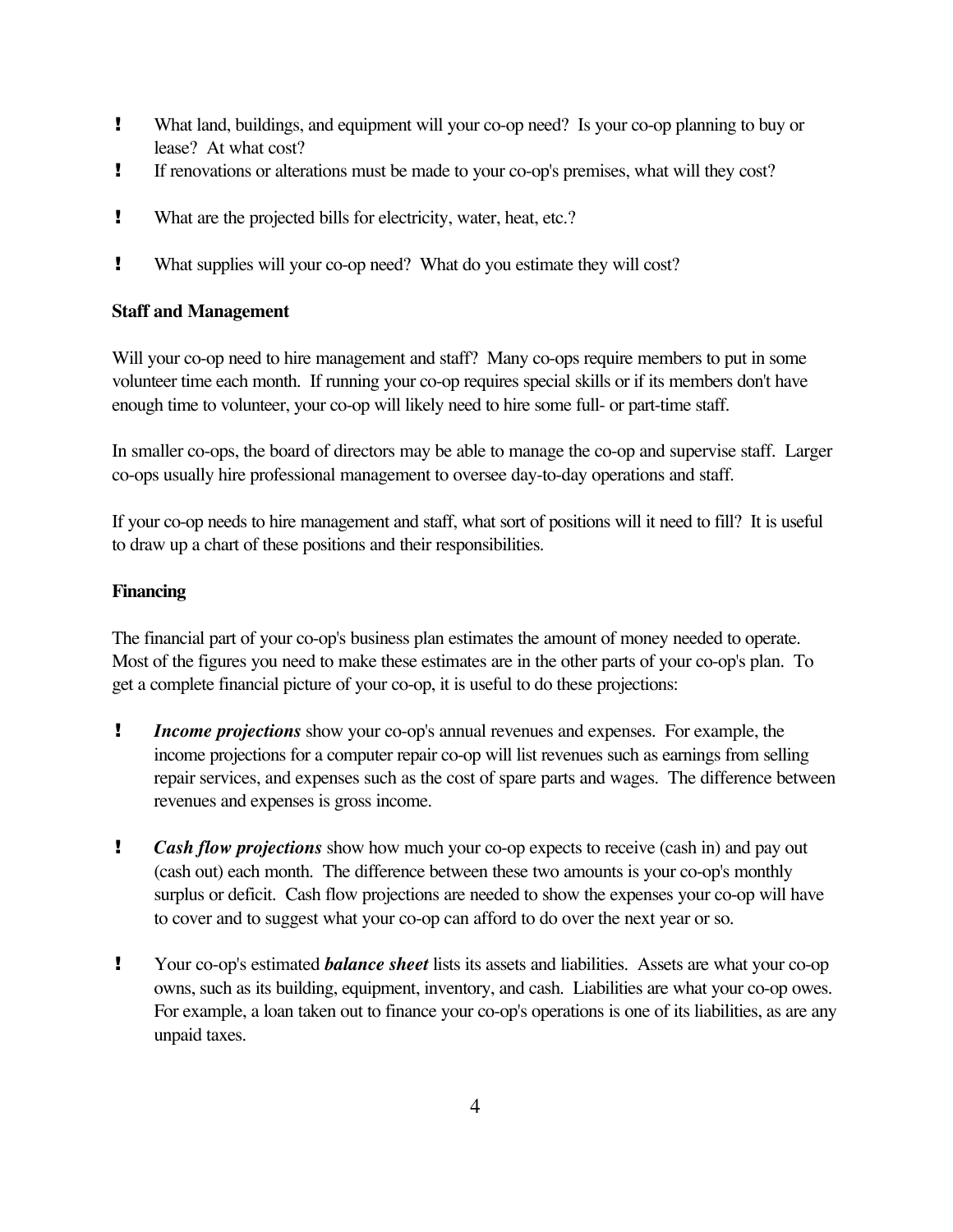The balance sheet is a snapshot of your co-op's overall financial position. Investors and creditors use balance sheets to help them assess the risk of investing in, or lending to, your co-op.

To work out a balance sheet for your co-op, you need to know how it will be financed. The following section outlines the different ways of financing your co-op and suggests what methods may make the most sense for your co-op.

*For Your Information: Publications Ontario and your local Small Business Self-Help Office* have guides to help you plan and run your co-op's business. Please see Appendix B for a list of *these guides and to find out how you can get what you need.*

*Appendix C* lists small business planning guides available from the Federal Business Development Bank.

You might also want to check with your public library or local bookstores for other step-by-step guides on preparing plans for businesses and non-profit corporations.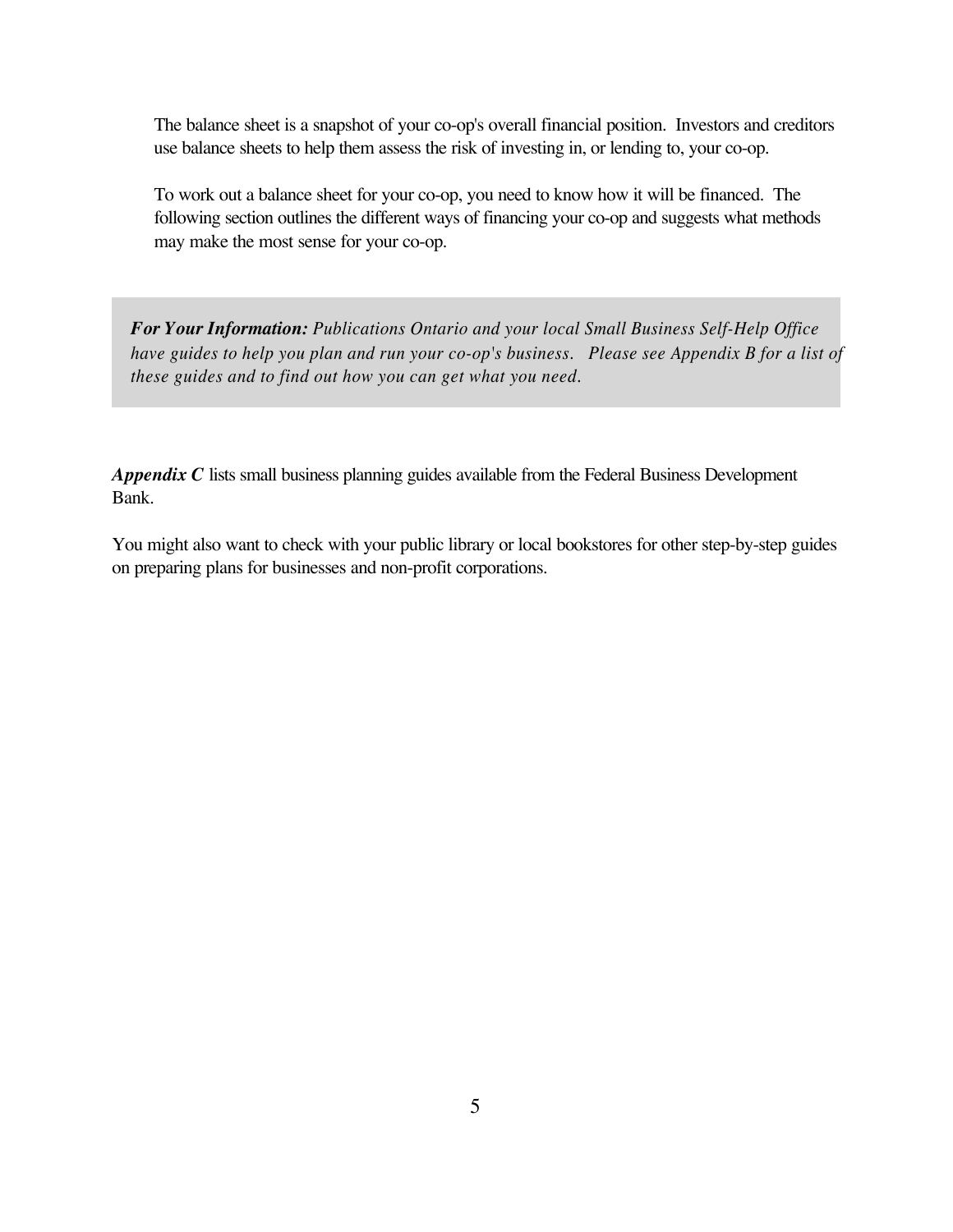# **FINANCING YOUR CO-OP**

Your co-op's business plan shows how much money it needs to operate and sets out how these funds will be used (buildings, equipment, advertising, wages). How will your co-op raise that money?

If your co-op needs to buy fixed assets such as land, buildings, or machinery, it will likely turn to *equity financing* to pay for at least part of these. Equity is raised by selling shares to members or other investors. People who buy your co-op's shares are part owners of the co-op. The advantage of equity financing is that your co-op is not legally required to pay a return or dividend on its shares. Co-ops pay dividends only when they have earned enough profit to justify them.

If your co-op needs to cover operating expenses such as the cost of supplies and inventory, then *debt financing* (borrowing) is probably the best way to get these funds. If your co-op's fixed assets are financed through equity, you can use these assets as security or collateral for the money you need to borrow. If the co-op's assets are themselves financed through debt, it will normally be difficult to borrow more funds.

The way your co-op plans to finance operations determines how it should be incorporated. If your coop needs to raise equity, it must incorporate as a co-op *with share capital*. Incorporating with share capital gives your co-op a lot of financial flexibility. Your co-op may issue a wide variety of shares, borrow money, and charge membership fees. Co-op businesses are usually incorporated with share capital.

If your co-op does not need to raise equity, it should incorporate as a co-op *without share capital*. Co-ops incorporated this way may finance operations by borrowing and charging membership fees. Non-profit co-ops must be incorporated without share capital.

Although co-op businesses may incorporate without share capital, they have fewer financing options than co-ops incorporated with share capital. This can cause major problems when co-op businesses incorporated without share capital want to expand.

Before deciding how your co-op should be incorporated, think about its future financing needs. For example, if expanding your co-op is a long-term objective and this expansion is likely to require the purchase of land, buildings, or machinery, it would be better to incorporate with share capital.

The rest of this section describes equity and debt financing in more detail.

## **Equity Financing**

If your co-op is planning to raise equity, it may issue two basic kinds of shares, *membership shares* and *preference shares*.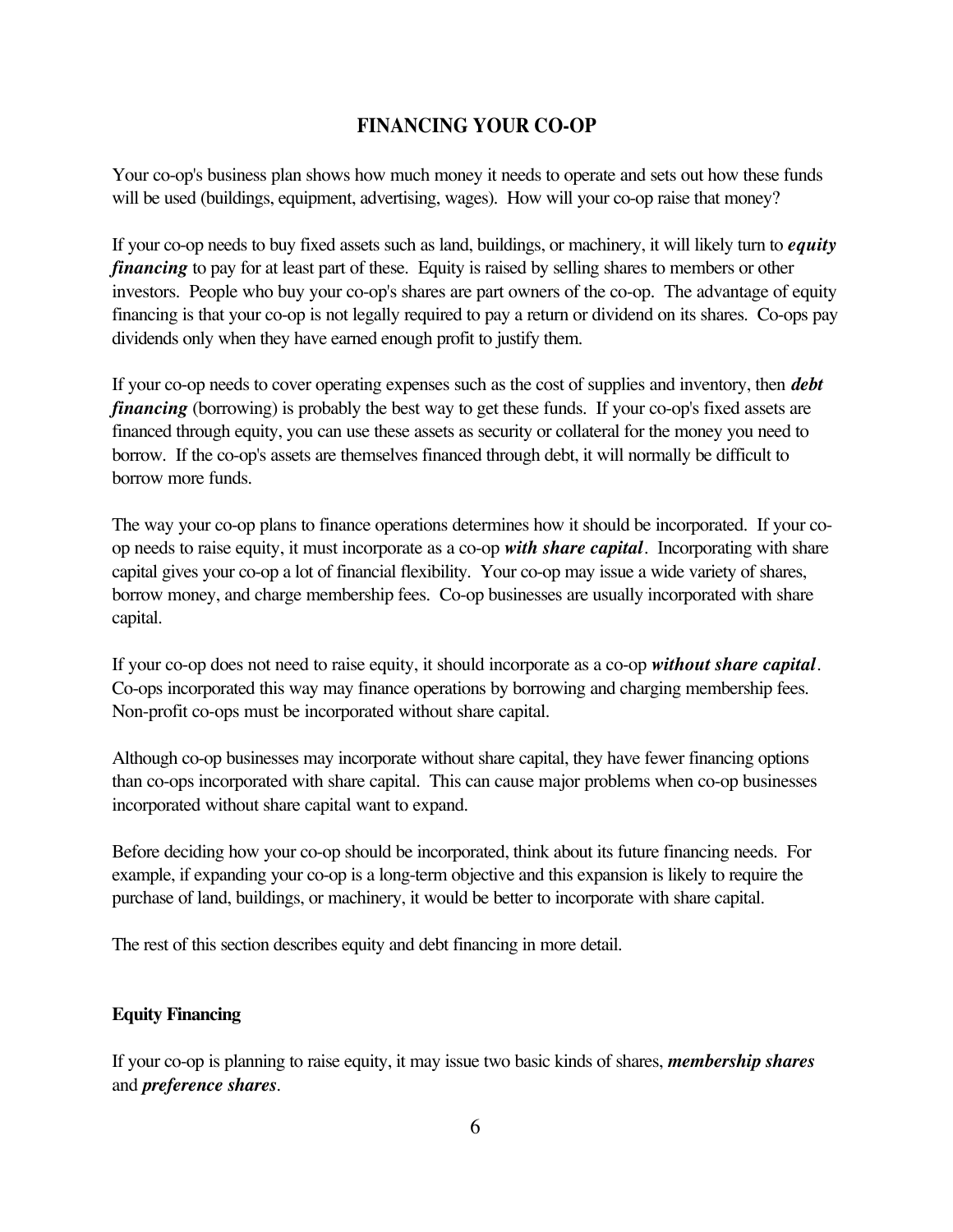Both types of shares are *par value* shares. This means that when your co-op redeems or buys back its shares from members or other investors, the amount they receive for each share is equal to the amount they paid for the share. If it is necessary for their financial well-being, co-ops may redeem shares at below par value.

To help protect investors against inflation, your co-op may choose to pay an extra amount or *premium* for preference shares they redeem. The maximum premium that may be paid is the greater of 10% per year and the annual increase in the Consumer Price Index. Paying a premium will help ensure that the value of your co-op's shares keeps pace with inflation. Paying premiums also means that your co-op will have less equity, so striking a balance is important.

Your co-op may pay investors a return on its membership and preference shares. This return is called a *dividend*. The maximum dividend any co-op may pay on membership shares is capped at two percent above the prime rate of any financial institution (credit union, bank, trust company) named in the co-op's by-laws. There is no cap on the dividend that may be paid on preference shares unless your co-op chooses to have one.

When leaving a co-op, members are generally entitled to receive the par value of their shares plus any premium on preference shares and any dividends that have been declared but not paid.

Co-ops may issue a class of preference shares that they are not required to redeem (non-retractable preference shares). Holders of these shares are free to sell or transfer them to whomever they wish at a price determined by the buyers and sellers themselves. Although issuing non-retractable preference shares gives co-ops an attractive method of building a permanent capital base, it may be harder for coops to sell these shares to investors because there is no established market on which they may be bought and sold.

If all the equity your co-op needs can be raised from members alone, it might be enough for your co-op to issue only membership shares. If this is your co-op's situation, you may only need to require members to buy a minimum number of membership shares as a condition of membership.

Co-ops that issue shares must issue membership shares. Membership shares may be held only by members. Because of this, co-ops restrict how members may transfer ownership of their membership shares. If co-ops do allow transfer of membership shares, the approval of the board of directors is required. This feature of membership shares may affect how attractive they are to member investors.

Your co-op might consider also issuing preference shares if there are members or other community investors who would be willing to invest more of their savings in a less risky kind of share.

Preference shares may be held by members or other investors and may be more attractive because: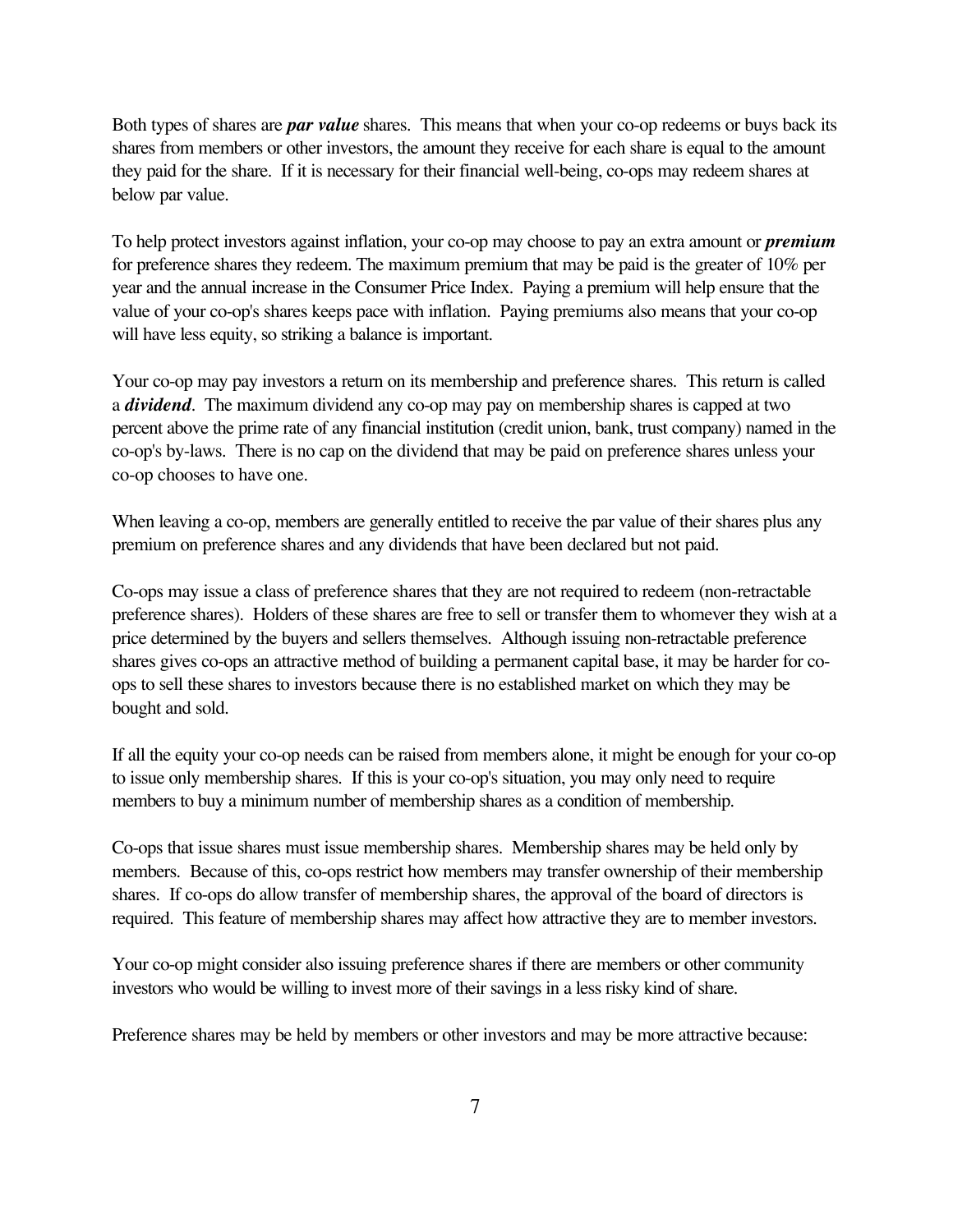- ! Co-ops generally require dividends to be paid on preference shares before they are paid on membership shares. This feature may encourage members to invest more of their savings and be of interest to other investors as well. Co-ops that offer a good dividend on their preference shares and establish a record of paying this dividend will find it easier to attract investment in the future.
- ! When a co-op is dissolved or wound up, preference shareholders generally rank ahead of holders of membership shares in their claim on the co-op's assets, but behind creditors and debenture holders. This means that investing in preference shares is less risky than investing in membership shares, but more risky than lending money to a co-op or investing in its debentures.

Your co-op might also consider giving its preference shares more features to attract investors. For example, your co-op could:

- ! Require that dividends be declared and paid on preference shares before patronage returns are paid. This would help assure your co-op's preference shareholders that the co-op is committed to paying dividends. Your co-op will likely have to balance paying dividends with paying patronage returns.
- ! Give preference shares the right to a *cumulative dividend*. If at any time your co-op is unable to pay dividends, the unpaid dividends accumulate as money owed to shareholders.

A cumulative dividend will likely increase your co-op's liabilities. Before deciding to attach this feature to preference shares, your co-op should carefully think about whether it is possible to raise the equity it needs without such a feature.

! Allow preference shareholders to transfer their shares freely. This lets preference shareholders sell their shares to other investors. Since preference shareholders may receive important information about your co-op, you might want to keep this information from your co-op's competitors. To protect the confidentiality of your co-op's affairs, you might want to reserve the right to buy back preference shares from shareholders planning to transfer them.

## **Other Ways to Raise Equity**

Your co-op can also require members to use some or all of their patronage returns to buy more shares. By doing so, your co-op can ensure that its equity grows each year, provided of course that your co-op has earned enough to pay patronage returns in the first place.

Another way for your co-op to use its own earnings to increase its equity is to pay out dividends in the form of shares rather than cash. Dividends paid out in the form of shares are called *stock dividends*. Stock dividends allow your co-op to pay dividends and add to its equity capital at the same time. Members may find stock dividends more appealing than other investors.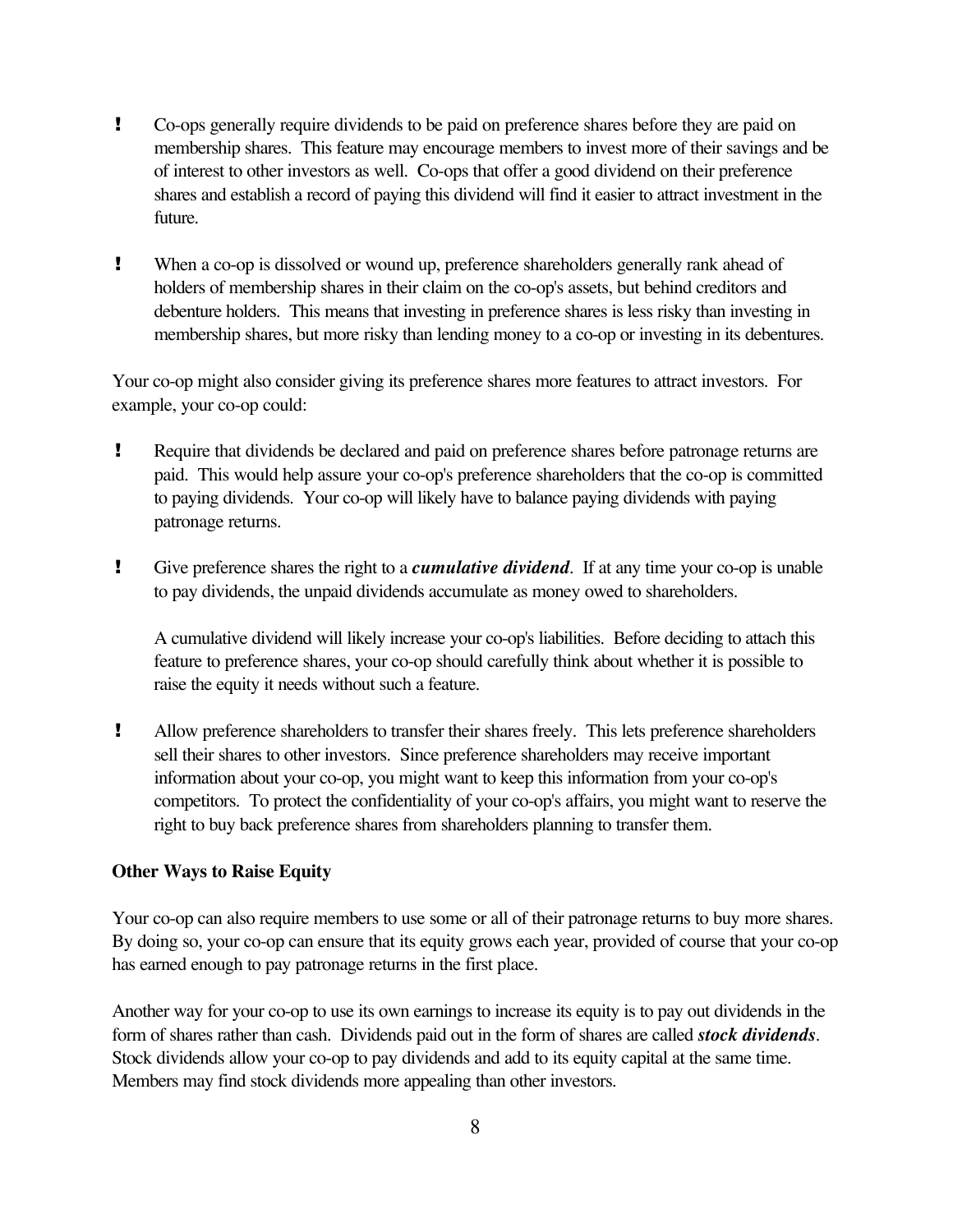### **Advantages of Equity Financing**

Equity financing gives your co-op flexibility. For example:

- ! If your co-op raises enough equity to buy significant assets, it may use these assets to borrow more funds. In this way, your co-op's equity can be used to attract more financing.
- ! Although it is wise to establish a record of paying dividends on preference shares, your co-op (like other corporations) is not legally required to do so. Whether your co-op pays dividends depends on its earnings. By contrast, creditors have the right to sue your co-op for missed interest or principal payments on loans. If your co-op has some difficult times when it is short of cash, it will have more flexibility with a strong equity base.

### **Debt Financing**

If your co-op will need to borrow money, it may do so in three ways.

### **Member Loans**

If your co-op will not be issuing shares, at least some of its financing will likely be in the form of member loans. Member loans are loans required as a condition of membership in a co-op. Co-ops issuing shares may also require member loans.

Like dividends on membership shares, the maximum rate of interest co-ops may pay on member loans is capped at two percent above the prime lending rate of any financial institution (credit union, bank, trust company) named in the co-op's by-laws. Co-ops must repay member loans, together with any accrued interest, when the member leaves the co-op.

Your co-op may also require members to lend it some or all of their patronage returns. Patronage returns loaned back to your co-op are called *patronage loans*. By requiring members to make patronage loans, your co-op can use its own earnings for debt financing. The maximum rate of interest your co-op may pay on patronage loans is the same as on member loans.

### **Other Loans**

If your co-op needs more money than it can borrow in the form of member loans, it may borrow from members, non-members, and financial institutions at the going market rate. Your co-op's ability to get more loans and the interest rate it has to pay on these loans depends on how good a risk lenders believe your co-op to be. If your co-op has few assets or its assets are financed by borrowed funds, it will likely have a hard time borrowing more money and have to pay higher rates of interest.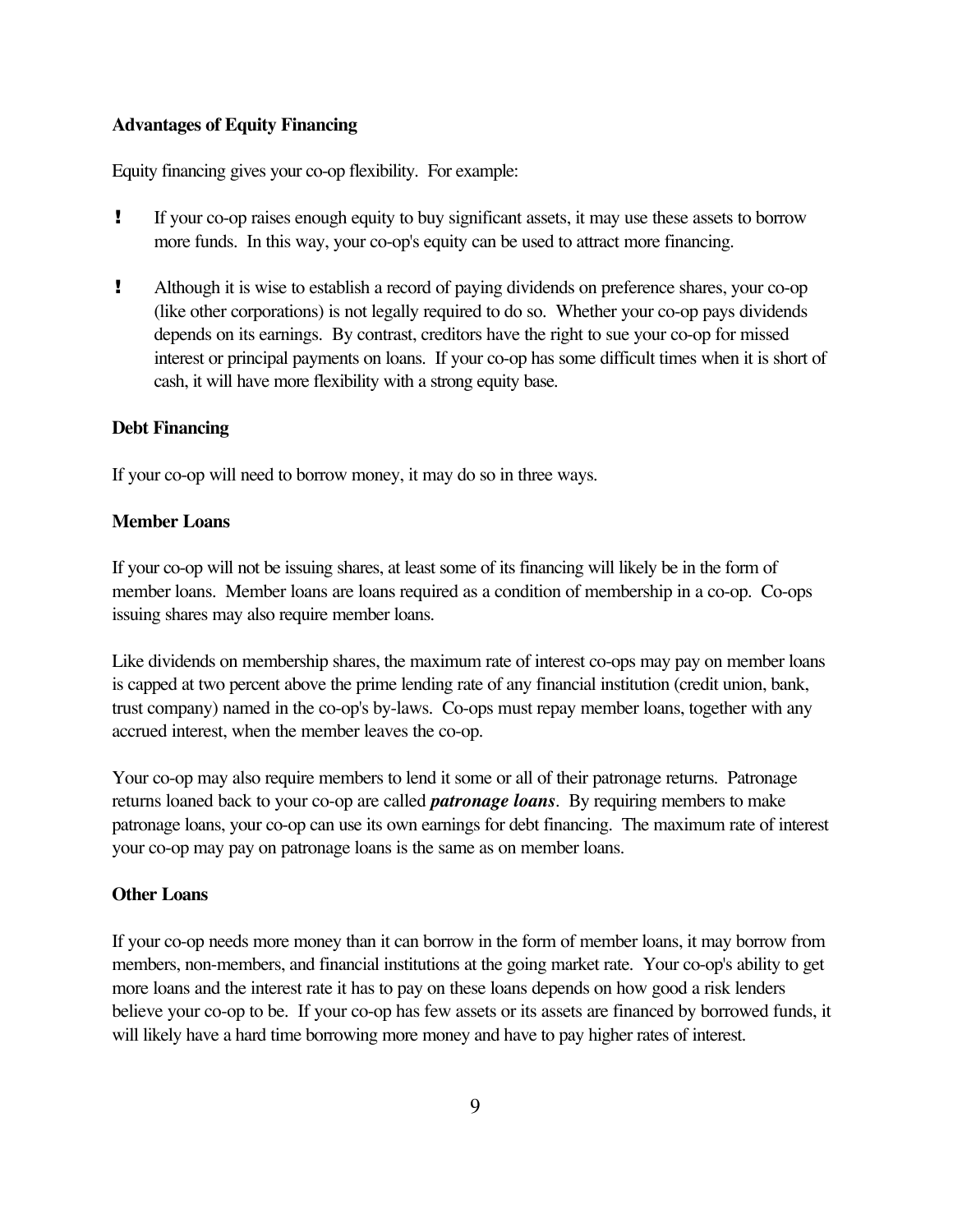## **Debentures**

If your co-op needs to borrow large amounts of money, it may consider issuing debentures. Specific assets are usually used as security by co-ops issuing debentures. If your co-op has fixed assets financed by equity, such as real estate and buildings, it may be able use these to attract investment in its debentures. Co-ops may issue many kinds of debentures, but usually they promise to make regular interest payments and to pay off the principal on a certain date. If your co-op fails to make these payments, debenture holders have the right to sue your co-op. There is no cap on the rate of return your co-op may offer investors on its debentures, although you will need to decide how much the co-op can afford.

# **Use of Surplus**

Your co-op's surplus is what is left of its earnings after paying operating expenses, such as electricity and interest on loans. How your co-op uses its surplus has important effects on its overall financing.

Your co-op will likely need to keep part of its surplus in the form of *retained earnings* or reserves. Retained earnings are needed to finance, for example, any expansion in operations or replacement of worn-out machinery. Before deciding how your co-op will distribute its earnings to members and shareholders, you should determine the amount of retained earnings your co-op needs.

Co-ops have traditionally distributed most of their surplus to members as patronage returns. If your coop plans to attract large amounts of equity by convincing investors it intends to pay dividends on its shares, it will have to balance this commitment with members' desire for patronage returns.

# **A Tax Note**

Different ways of distributing surplus have tax implications for your co-op as well as its members and investors.

- ! Patronage returns are paid out of your co-op's pre-tax income and are recorded as an expense. Paying patronage returns lowers the amount of tax your co-op may have to pay.
- ! Patronage returns paid by worker co-ops and some kinds of non-consumer co-ops are taxed as income earned by the member. For example:
	- In a worker co-op, both wages and patronage returns are paid out of the co-op's pre-tax income. Like wages, therefore, patronage returns are taxed in the hands of the recipient.
	- Farmers are allowed to deduct the cost of supplies as a business expense. Patronage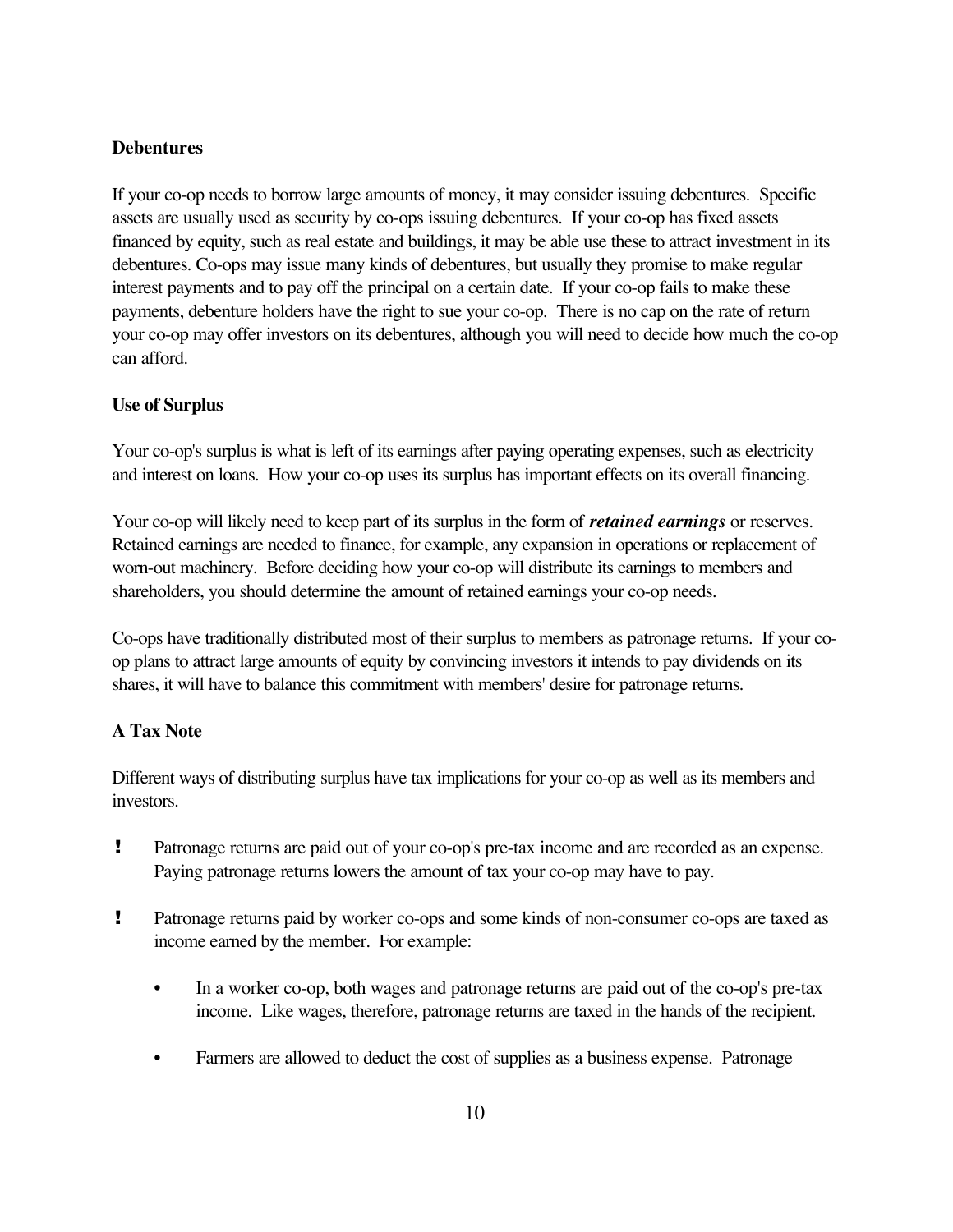returns paid by a farm supply co-op lower the cost of these supplies. To ensure that only actual expenses are declared, farmers are required to report patronage returns as earned income.

- ! Dividends on shares are paid out of your co-op's after-tax income.
- ! Your co-op's shareholders may claim the federal tax credit for dividends paid by your co-op.

Please ask your accountant for more information about these points.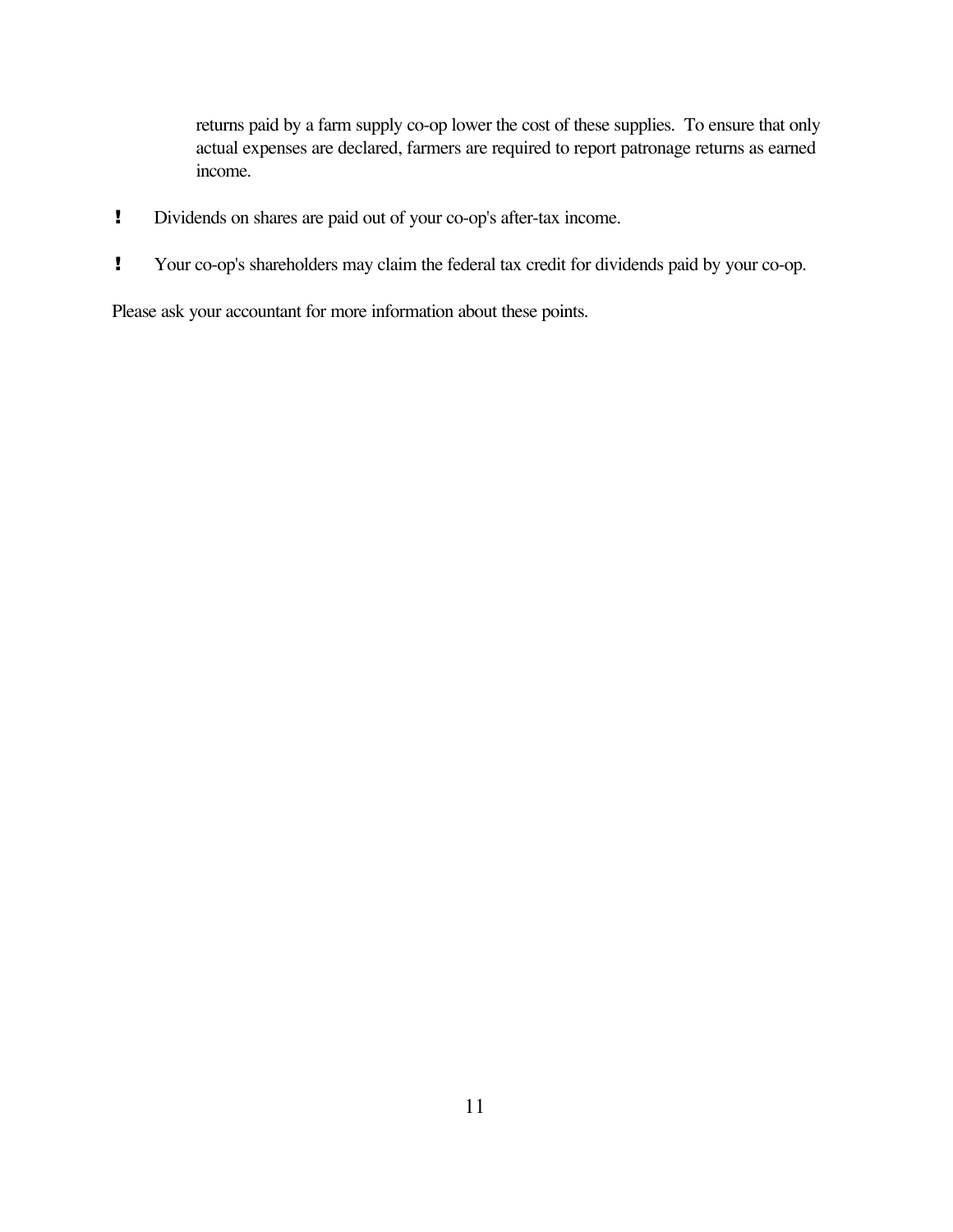# **ORGANIZING YOUR CO-OP**

How your co-op is organized will depend on its size, purpose, and the nature of its membership. A well-organized co-op will run more efficiently and make it easier for members to participate. This section describes the roles played by members, directors, officers, and managers. It also outlines some of the basic ways in which co-operatives can be organized to suit different types of members.

#### **Members**

The foundation of your co-op is its members. Co-ops may include both individuals (16 years of age or older) and corporations as members. Each member of your co-op has one vote at members' meetings. Through these meetings, the membership makes key decisions, such as electing your co-op's directors, approving the issue of new types of shares, and changing membership fees.

#### **Directors and Officers**

Your co-op will need a *board of directors* elected by its members to run the co-op in the members' best interests. Directors approve new members, budgets, important contracts, and plans for expansion. They are also responsible for deciding whether to issue shares and declare dividends.

Directors must be members of the co-op, at least 18 years old, and may not be undischarged bankrupts. Co-ops need to have at least three directors at all times, but you may need more depending on how big the co-op is or how complex its business is.

*Officers* are elected or appointed by your co-op's board of directors. Examples of officers are the chair of the board, president, secretary, treasurer and, in larger co-ops, the general manager. Officers are employees of your co-op; they oversee its operations and hire and supervise managers, if any.

Except for the president and chair of the board, your co-op's officers don't have to be directors or members. In most co-ops, officers are chosen from among the directors.

#### **Standard of Care**

Directors and officers may be personally responsible for the actions of your co-op. By law, they must "act honestly, in good faith, and in the best interests of the co-op". Directors and officers are also legally required to take a reasonable amount of care when dealing with the co-op's affairs.

#### **Liability of Directors and Officers**

Directors and officers may be personally liable for any illegal acts they authorize. For example: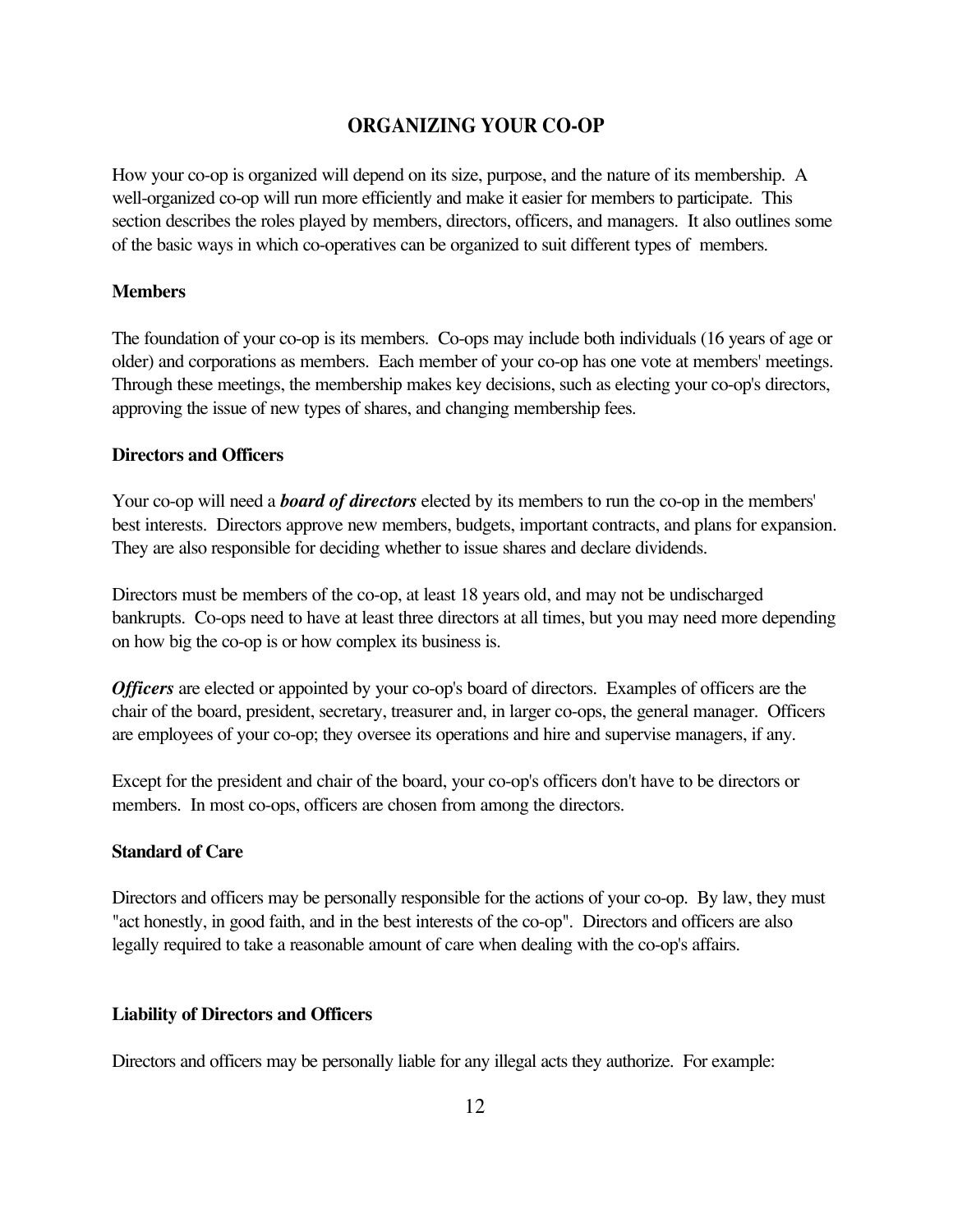- **EXECUTE:** Directors who declare and pay dividends in a way prohibited by the Co-operative Corporations Act are liable to your co-op for the amount declared and paid.
- ! Directors who employ staff, despite knowing your co-op cannot meet its payroll obligations, are liable for up to six months' wages of all affected employees.
- **Produce 1** Directors and officers are liable to your co-op for any losses on loans prohibited by the Cooperative Corporations Act.
- ! Directors and officers who authorize acts which violate environmental protection legislation may face fines and/or criminal prosecution.

# **Insuring Directors and Officers**

Your co-op may buy insurance to cover the liability of directors and officers who are sued for actions taken in the course of their duties. This insurance does not protect directors and officers who have authorized illegal acts or have failed to meet the standard of care described above.

# **Should Your Co-op Establish Classes of Membership?**

If your co-op's members have different interests in the co-op, you might consider creating different classes of membership. By doing this, your co-op can have different membership conditions for different kinds of members. For example, in a marketing co-op some members might supply the co-op with peaches while other members might supply grapes. By creating classes of membership, your coop could require the peach and grape producers to supply different amounts of their product as a condition of their membership in the co-op. By doing this, your membership conditions can be tailored to the type of business different members do with the co-op.

Your co-op could also have different membership terms for classes of members. For example, if selling grapes is more profitable than selling peaches, a co-op could pay patronage returns to grape producers at a higher rate than peach producers. In this way, co-ops can pay patronage returns based on the type of business members do with it.

# **Should Your Co-op Establish Member Groups?**

If your co-op has members living in different regions or with different interests in the co-op, you may create different groups of members. For example, if your building supply co-op has members whose main interest is in lumber and other members whose main interest is in bricks, you may create member groups for each common interest. The members of each group may vote for directors based on the number of members in the group and/or the amount of business each group does with the co-op.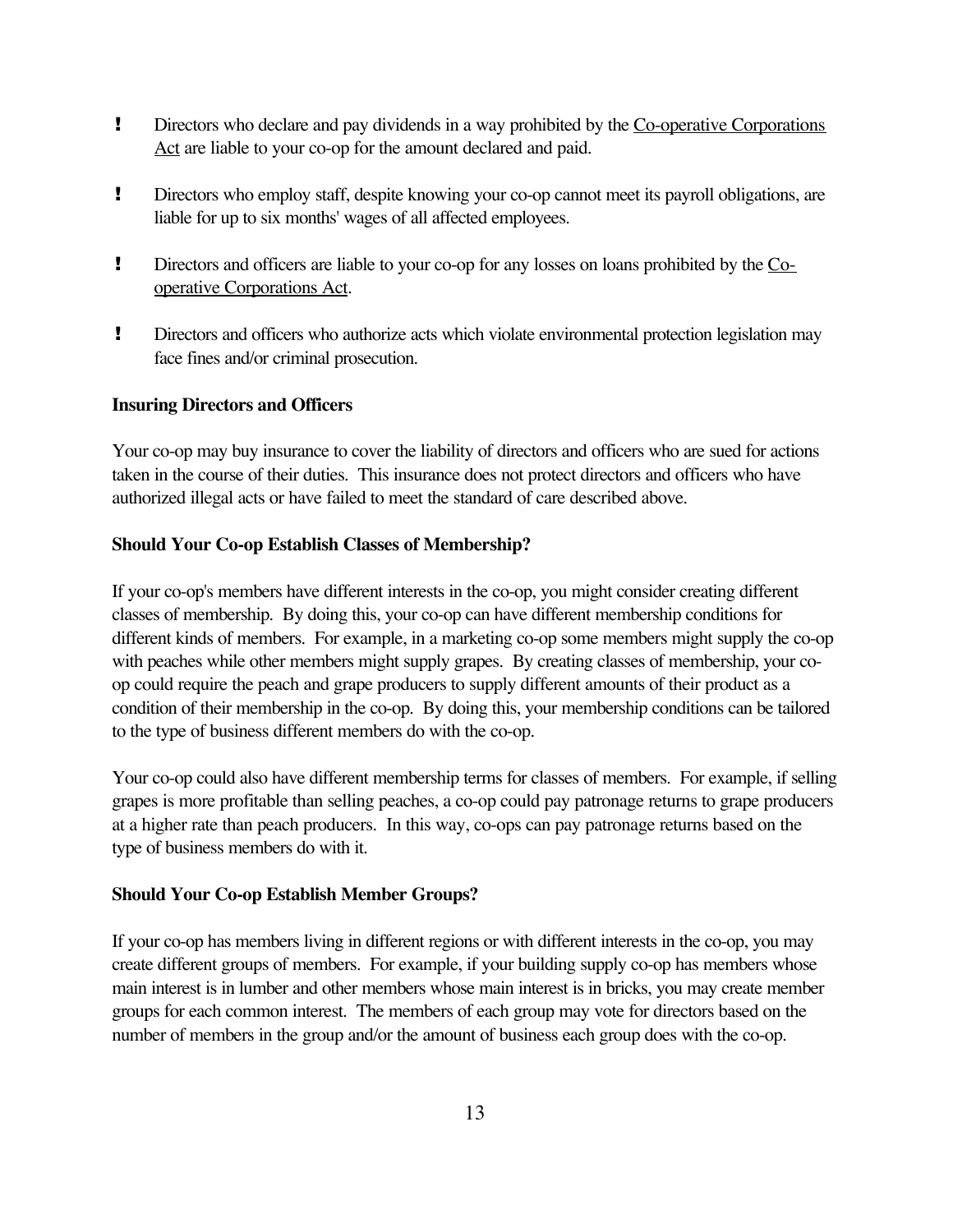In this example, say the group supplying lumber accounted for 60% of the business of the co-op, while the group supplying bricks accounted for the rest. If this co-op chose to have directors elected on the basis of volume of business, then the group supplying lumber would elect 60% of the directors, no matter how many members were in that group. Each member of a group would still have only one vote. Dividing members into groups lets control of your co-op reflect the different contributions made by groups of members. The way member groups are defined and the number of directors they may elect must be approved by the membership.

#### **Does Your Co-op Need to Use Delegates?**

If your members are spread out over large areas or are too many to gather in one place easily, your coop might consider using delegates. Your members would elect delegates who would, in turn, elect directors and do other things members normally do at members' meetings. To select delegates, members must first be divided into member groups. These groups may be based on geography or on common interest. The number of delegates for each member group may be based on the number of members in each group or on the volume of business done with the co-op by each group.

If the member electing delegates is itself a co-op, then delegates may be elected or appointed on the basis of the number of members in the member co-op or the volume of business done by the member co-op with the co-op, or both.

#### **Should Your Co-op be a Multi-stakeholder Co-op?**

If your members have different interests in the co-op, but need a more formal arrangement than that which is made possible by establishing member groups, you may want to consider incorporating as a multi-stakeholder co-operative. In a multi-stakeholder co-op, control is shared among two or more stakeholder groups. Each stakeholder group elects its own directors, and it is up to the stakeholder groups to agree on how many directors each group elects. The amount invested by members of a stakeholder group may not be the sole basis used to determine the number of directors that group elects.

Compared to a co-op with member groups, the multi-stakeholder co-op is a more formal type of coop because changes to the articles of incorporation or by-laws have to be approved by each stakeholder group. In a co-op with member groups, these kinds of changes have to be approved only by members generally.

A multi-stakeholder co-op gives members who have different interests or stakes in the co-op a way of working together. For example, if the business of your co-op is to make and market lumber products, you might have three stakeholder groups: loggers, sawmill workers, and sales people. Each brings different skills to the co-op and has a different interest in it. The loggers supply the co-op; the sawmill workers make marketable lumber products; and the sales staff sell them. Because each stakeholder group shares in the control of a multi-stakeholder co-op, the interests of each stakeholder group can be reflected in the way the co-op is run.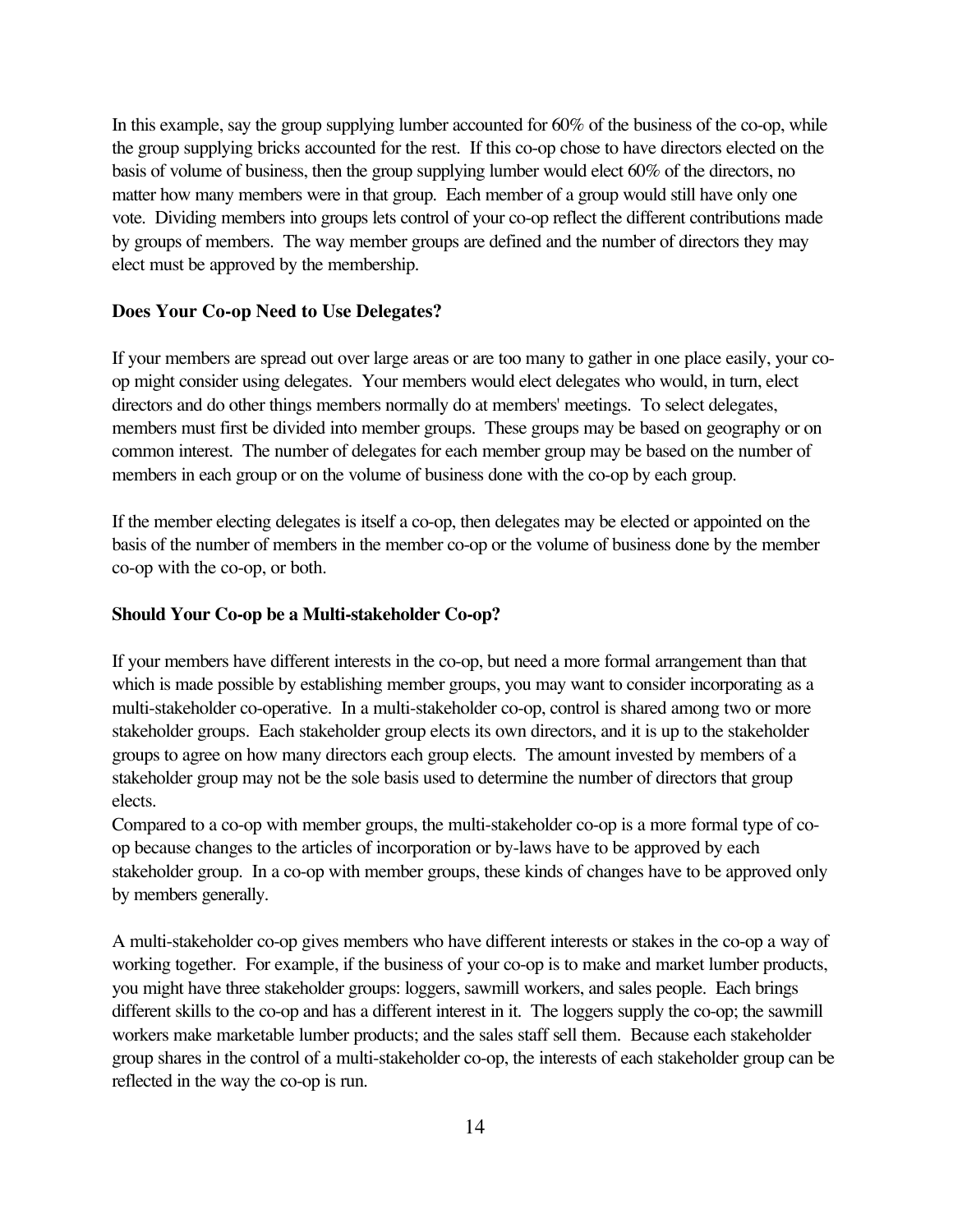## **Does Your Co-op Need to Hire Managers?**

Smaller co-ops are usually managed by their members and directors. However, if the members and directors do not have the needed managerial skills, even small co-ops may have to hire a manager.

In larger co-ops or in co-ops needing specialized management skills, the directors often hire professional general managers to oversee day-to-day operations, as well as hire and supervise staff.

Non-profit housing co-ops almost always hire full-time co-ordinators to manage day-to-day operations. Co-ordinators are usually responsible for such things as property management, accounting, and working with co-operative sector organizations and the Ministry of Housing.

General managers, housing co-ordinators, and other senior officers of a co-op are directed by and report to the board of directors.

*For Your Information: Our guide to Legal Requirements contains more information on the legal rights and responsibilities of members, directors, and shareholders. If you would like a copy, please contact Licensing and Compliance Division at the address and number given on the front page.*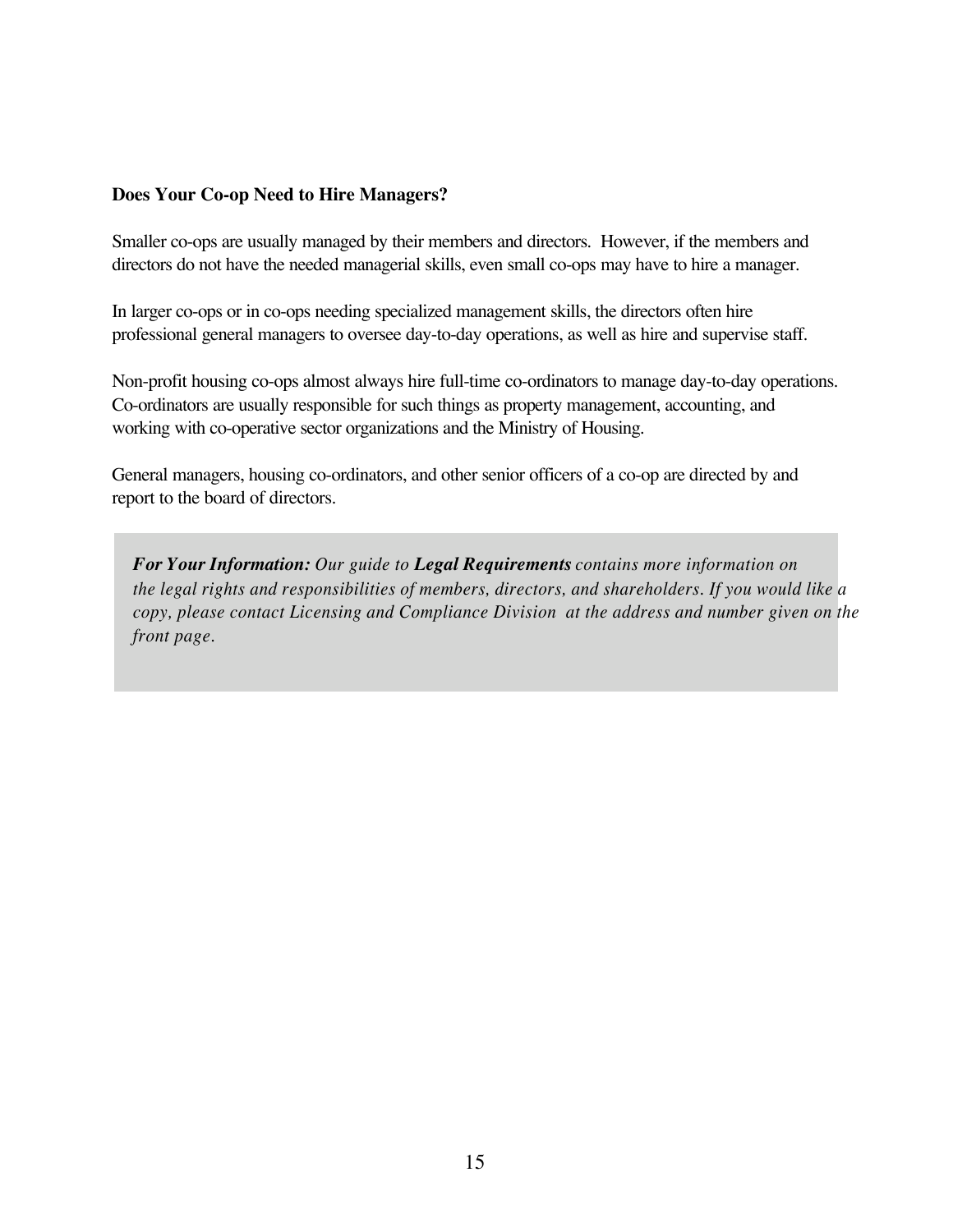# **INCORPORATING YOUR CO-OP**

When your group has completed a business plan for your co-op and decided how it will be financed, it is time to think about incorporating your co-op. This offers important benefits to people working together for a common purpose, such as:

### ! *Limited liability*

As with other corporations, the members and shareholders of your co-op are not personally liable for its debts. Members and shareholders risk losing only what they lend to, or invest in, your co-op.

## ! *More financing options*

Incorporating a co-op business, such as a worker co-op, gives you more ways to finance it. Your co-op can raise equity by selling shares to members and non-members. For investors, buying shares in your co-op corporation may be less risky than investing in a partnership because your co-op offers the protection of limited liability.

Your co-op will also have more options for borrowing money. For example, your co-op may be able to borrow by issuing debentures as well as borrowing from financial institutions.

### ! *Ability to gain non-profit status*

Non-profit co-ops, like other non-profit corporations, generally do not have to pay corporate income tax. Some government programs require your co-op to have non-profit status, such as non-profit housing and child care programs. You can get more information about gaining non-profit status for your co-op from Revenue Canada and the ministry responsible for the program in which you are interested.

### **The Incorporation Process**

To incorporate your co-operative, youcomplete a set offorms called *articles of incorporation* and send them for approval to the Credit Unions and Co-operatives Branch section of the Financial Services Commission of Ontario. These forms must be filled out in accordance with the Co-operative Corporations Act.

*For Your Information: You can get a copy of the Co-operative Corporations Act and recent changes to the Act and the Regulations from Publications Ontario at locations listed in Appendix B.*

Articles of incorporation are filled out by your co-op's incorporators. The minimum number of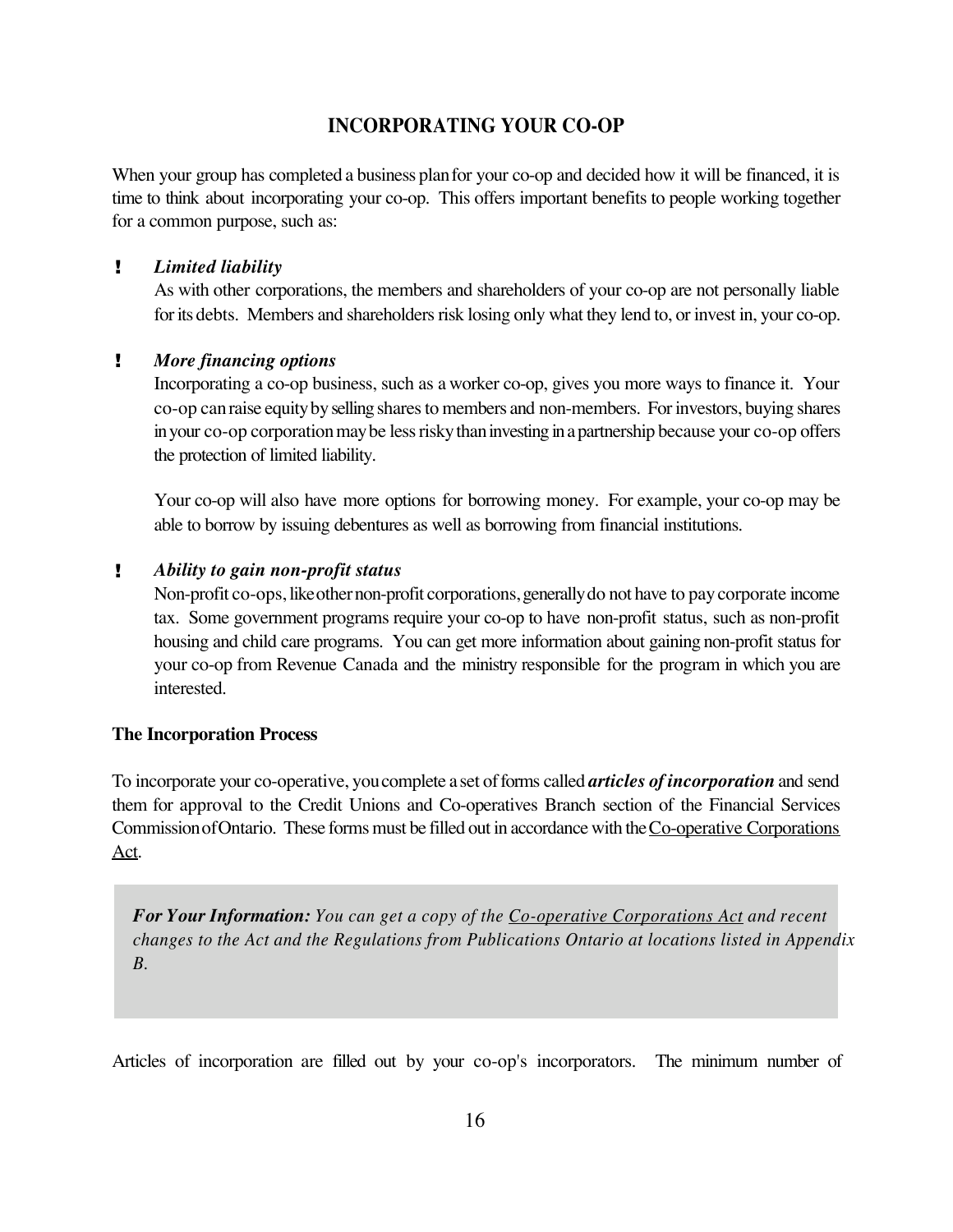incorporators is five. Individuals who are at least 18 years of age and corporations (including other coops) may be incorporators.

Worker co-ops may be incorporated by a minimum of three people who are at least 18 years old. Corporations may not incorporate worker co-ops.

Ifyour co-op plans toissue shares, youwillfillout articles ofincorporationfor co-ops *with share capital*. If your co-op does not plan to issue shares, you will fill out articles of incorporation for co-ops *without share capital*.

In its articles of incorporation, your co-op provides basic informationabout itself. For example, your co-op must:

- ! State its full legal name and head office address.
- ! Give the names and addresses of its first directors.
- ! Provide details of its financing. If your co-op is incorporating with share capital, the incorporators will describe types of shares and their features. If your co-op is incorporating without share capital, the incorporators will state the amount of the minimum member loan or membership fee, if any.
- ! State whether it will have different classes of membership.
- ! State whether it is a multi-stakeholder co-op.

*For Your Information: We've put together a package with the forms you need to incorporate your co-op and a brief step-by-step guide to help fill them out. The package is available free of charge by contacting the Licensing and Compliance Division at the address and number given on the front page.*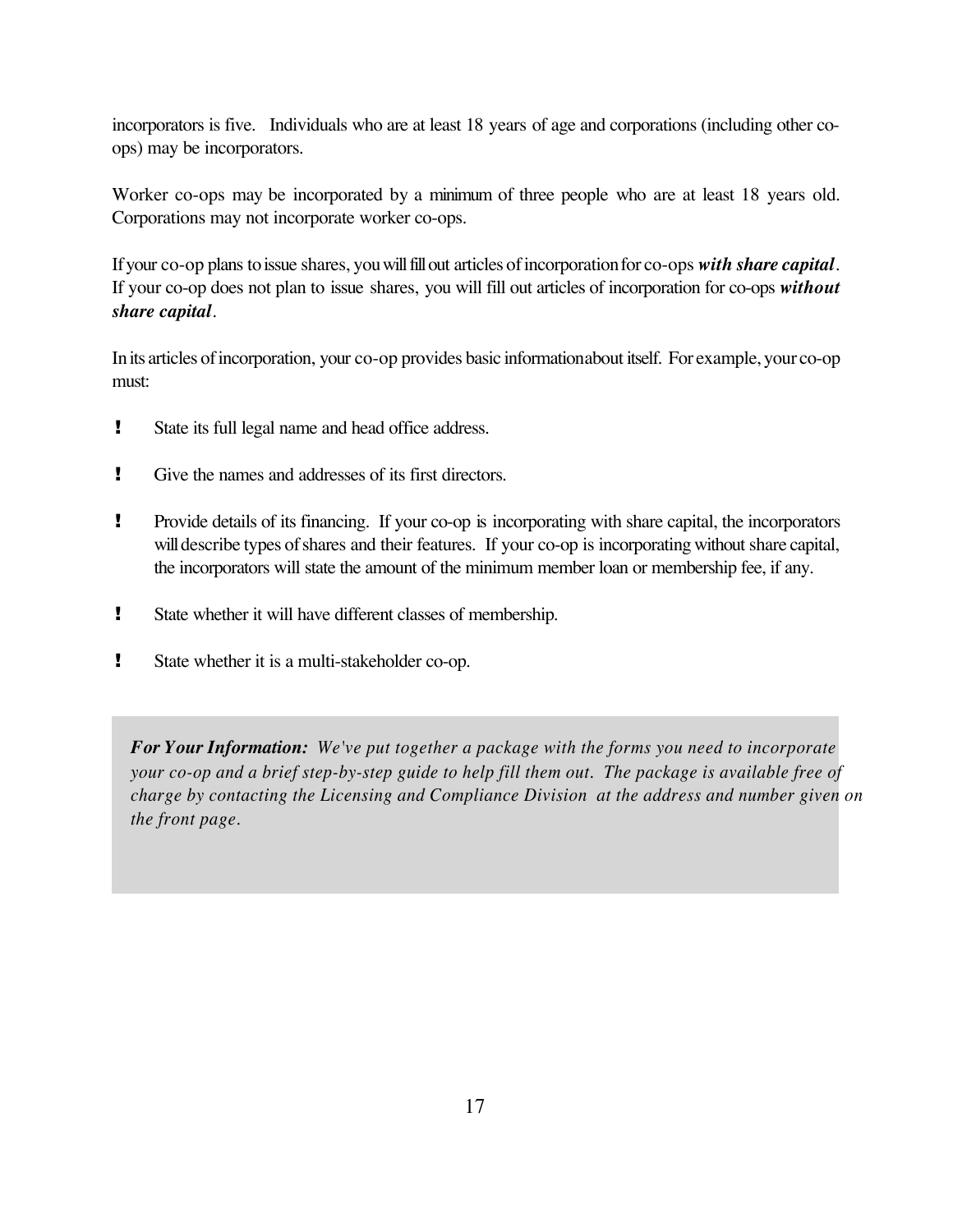# **GETTING YOUR CO-OP GOING**

Assoonas your co-op has been incorporated, several key things have to be done to get it up and running. These include:

#### **Drafting Your Co-op's By-laws**

During incorporation or soon after, your co-op's first directors will draft your co-op's by-laws. By-laws are the rules about howyour co-op willrun. These rules coverthingslike how members are admitted, how members' and directors' meetings are held, how delegates are chosen, and how your co-op distributes its surplus.

Before a rule becomes a by-law of your co-op, it must be passed by a majority vote of the directors at a board meeting and confirmed by at least two-thirds of the members voting at a members' meeting.

Unless required by a government program in whichyour co-op is taking part, your co-op does not have to file its by-laws with any government office.

#### **The First Members' Meeting**

Your co-op's first members' meeting may be either a general meeting or an annual meeting. Several important things happen at the first members' meeting. For example, members elect directors, approve bylaws, and appoint auditors.

If your co-op's first members' meeting is a general meeting, members must appoint anauditor. Any other business about your co-op may be conducted at generalmeetings, as long as the directors give members advance notice of the purpose of the meetings.

Your co-op's first annual meeting must be held within 18 months of incorporation. At annual meetings, members may discuss and act on any issue related to their co-op. Directors, officers, and auditors also report onyour co-op's operations, policies, and financialsituation. Other business may also be conducted at annual meetings, such as elections of directors, appointments of auditors, and approvals of new by-laws.

#### **Raising Money**

Before your co-op canraise either debt or equity financing, it may need to file an*offering statement* with the Financial Services Commission of Ontario. Offering statements contain information that members and other investors need to know before deciding to invest in your co-op's securities (shares, member loans, and debentures). If your co-op has to file an offering statement, the offering statement should describe your co-op's business and how the funds raised by selling securities will be used.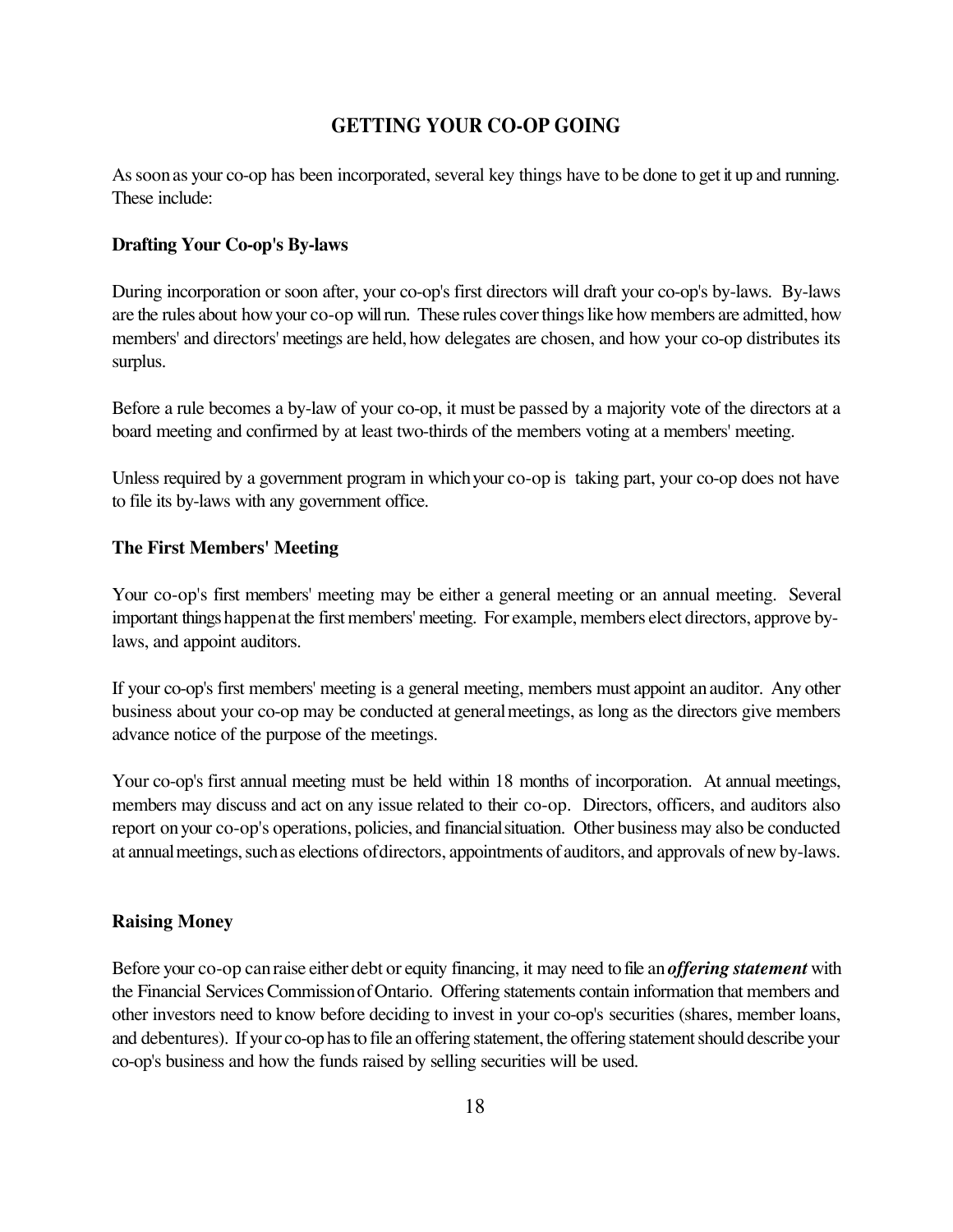Generally, your co-op must file an offering statement if it has more than 25 security holders or if the sale of securities will increase the number of security holders to more than 25. Even co-ops with more than 25 security holders are not required to file offering statements if they are only planning to:

- ! Issue membership shares or member loans as a condition of membership, and
	- The value of the securities issued to any one member does not exceed \$1,000 per year,
	- The total amount of membership shares and member loans held by any member does not exceed \$10,000;
- ! Issue new shares or member loans to members by using patronage returns owed to members;
- ! Issue new shares by using dividends owed to shareholders.

Ifyouthink your co-op will have to file anoffering statement, please let us knowat Credit Unions and Cooperatives Branch and we will send you information on filing offering statements along with your *Incorporating a Co-operative* guide.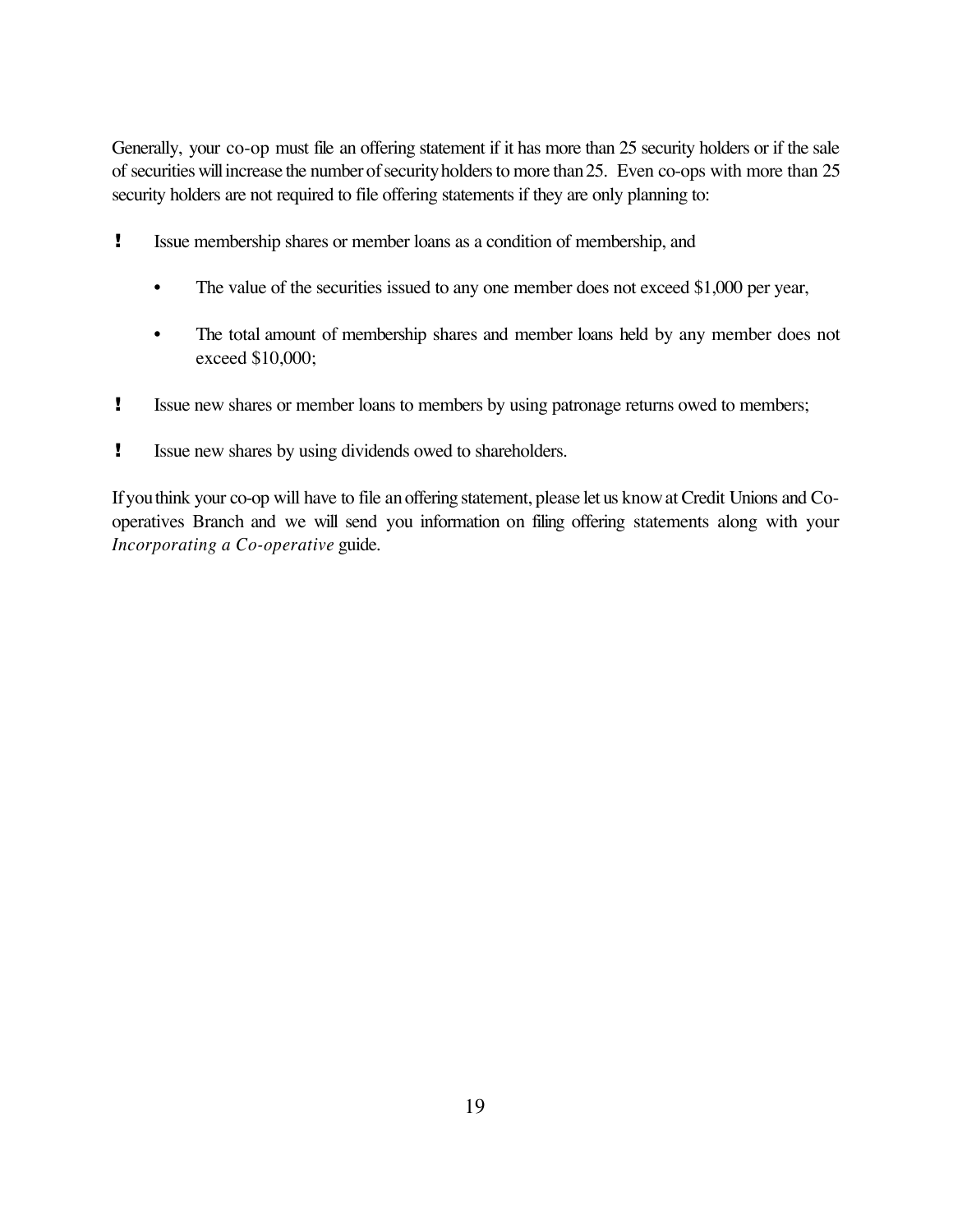# **MORE QUESTIONS?**

If you have any questions about anything in this guide or other questions about co-ops, please contact Licensing and Compliance Division at the address and number given on the front page.

You might also want to contact one of the co-operative organizations listed in Appendix A. These organizations can give you more information about co-ops and may be able to give start-up help.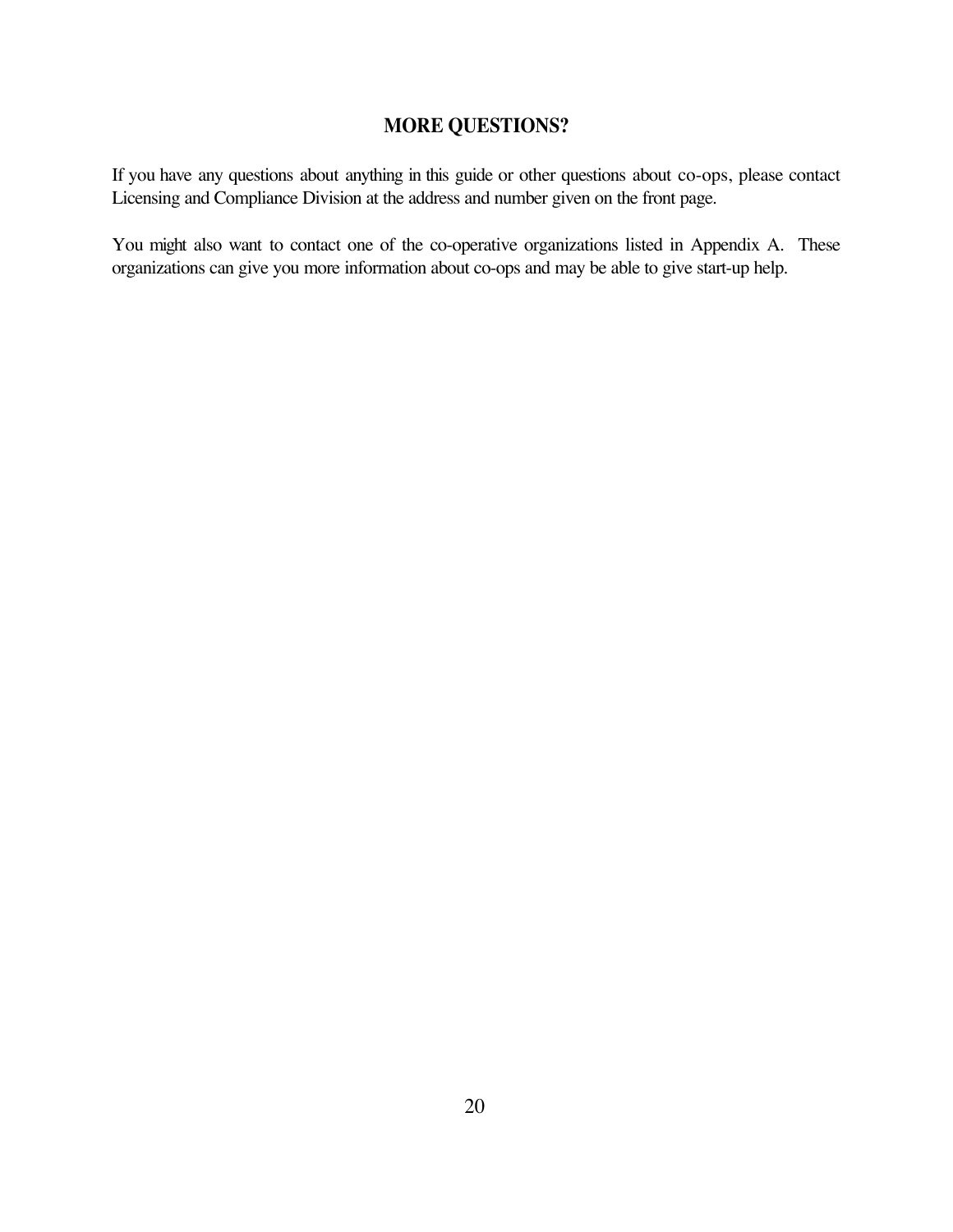# **APPENDIX A:** Co-operative Organizations

These organizations can give you more specialized information about starting up your co-op.

The **Canadian Co-operative Association** (Ontario Region) is an association of English-speaking co-ops and credit unions. The CCA supports co-op development through education and leadership training programs. Youth education and training is a priority. TheCCA also plays a co-ordinating role in the co-op sector's relations with government.

The CCA has a wide range of educational materials, including videos, magazines, and books.

450 Speedvale Avenue, Suite 202 Guelph ON N1H 7Y6

Tel: 519-763-8271 Fax: 519-763-7239 Toll Free: 1-888-745-5521 e-mail: [ccaont@ccaont.on.ca](mailto:ccaont@ccaont.on.ca) website: www.ccaont.on.ca

The **Conseil de la coopération de l'Ontario** is an association of francophone co-ops and caisses populaires. The CCO provides co-op development information and assistance. The CCO also plays an important role in relations between francophone co-ops and government.

435, boul. St-Laurent, Suite 211 Ottawa ON K1K 2Z8

Tel: (613) 745-8619, Fax: (613) 745-4649 cco@cooperation-ont.org www.cooperation-ont.org

The **Ontario Worker Co-op Federation** provides information about worker co-op businesses.

83 Grove Street Guelph ON N1E 2W6

Tel: (519) 766-0082 Fax: (519) 766-0082

The**Co-operative Housing FederationofCanada (OntarioRegion)** memberfederations and resource groups can help you start, build, and run your housing co-op.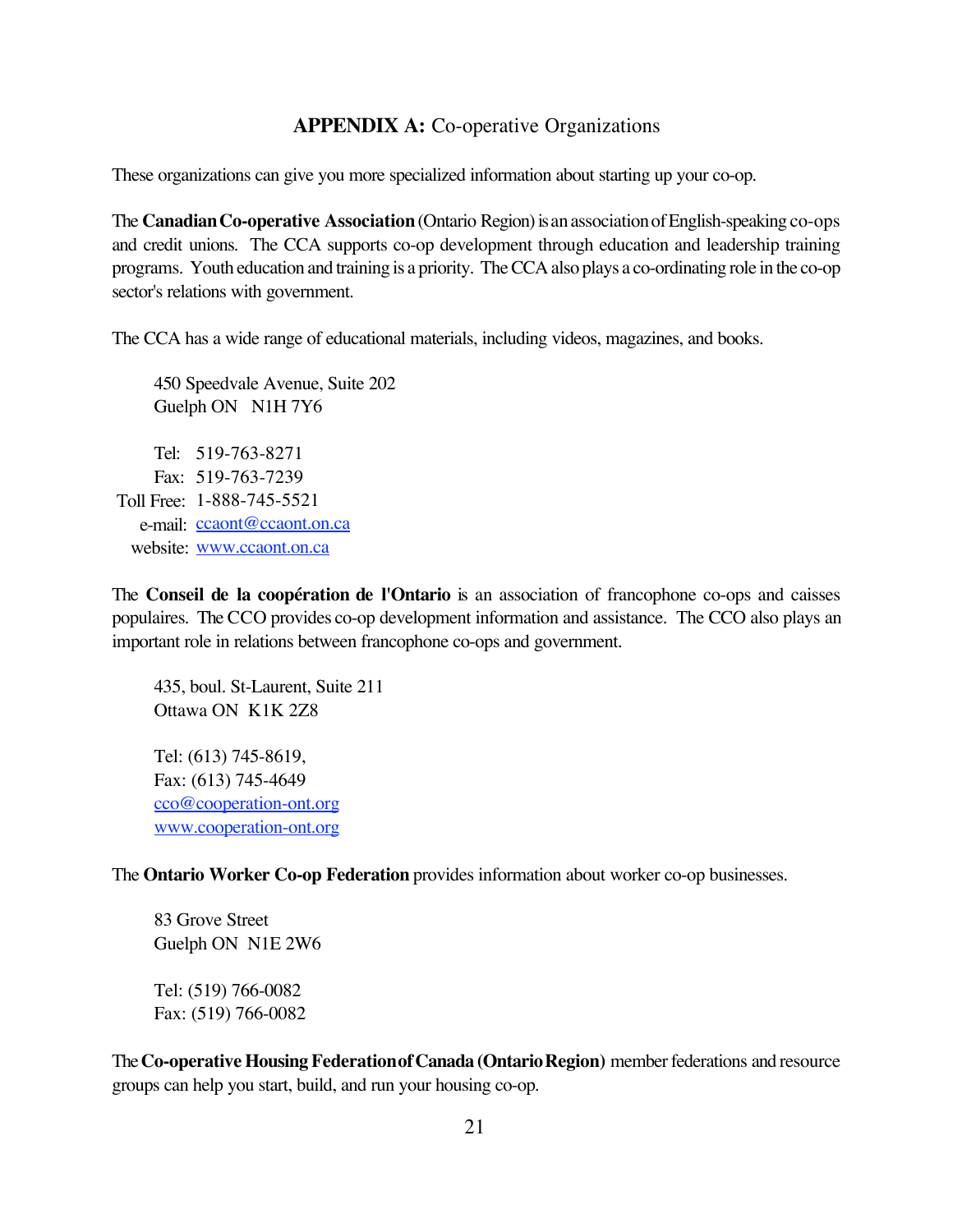On January 1st, 1996 Co-operative Housing Association of Ontario merged with the Co-operative Housing Federation of Canada. The Ontario branch of the federation is now known as the **CHFC (Ontario Region)** and will be housed in CHAO's old offices.

2 Berkeley Street, Suite 207 Toronto ON M5A 2W3 Tel: (416) 366-1711 Fax: (416) 366-3876

CHFC (Ontario Region) in cooperation with the Co-operative Housing Federation of Toronto also operates a bookstore where you can find plain-language materials on operating a non-profit housing co-op.

Co-op Housing Bookstore 658 Danforth Avenue Suite 306 Toronto ON M4J 5B8

Tel: (416) 465-8688 e-mail: [info@coophousing.com](mailto:info@coophousing.com) website: www.coophousing.com

The **Coalitionfranco-ontarienne sur le logement** provides information and other services to Ontario's francophone housing co-ops.

18 Burndale Street Gloucester ON K1B 3Y5

Tel: (613) 834-5911 Fax: (613) 834-0360

The **Organization for Parent Participation in Childcare and Education Ontario** has information on how to start and run a non-profit child care co-op. This organization can also provide you with information on obtaining a licence for your child care co-op and funding from the Ministry of Community and Social Services.

250 Holland Avenue Room 212 Ottawa ON K1Y 0Y6

Tel: (613) 722 1136 website: www.oppceo.org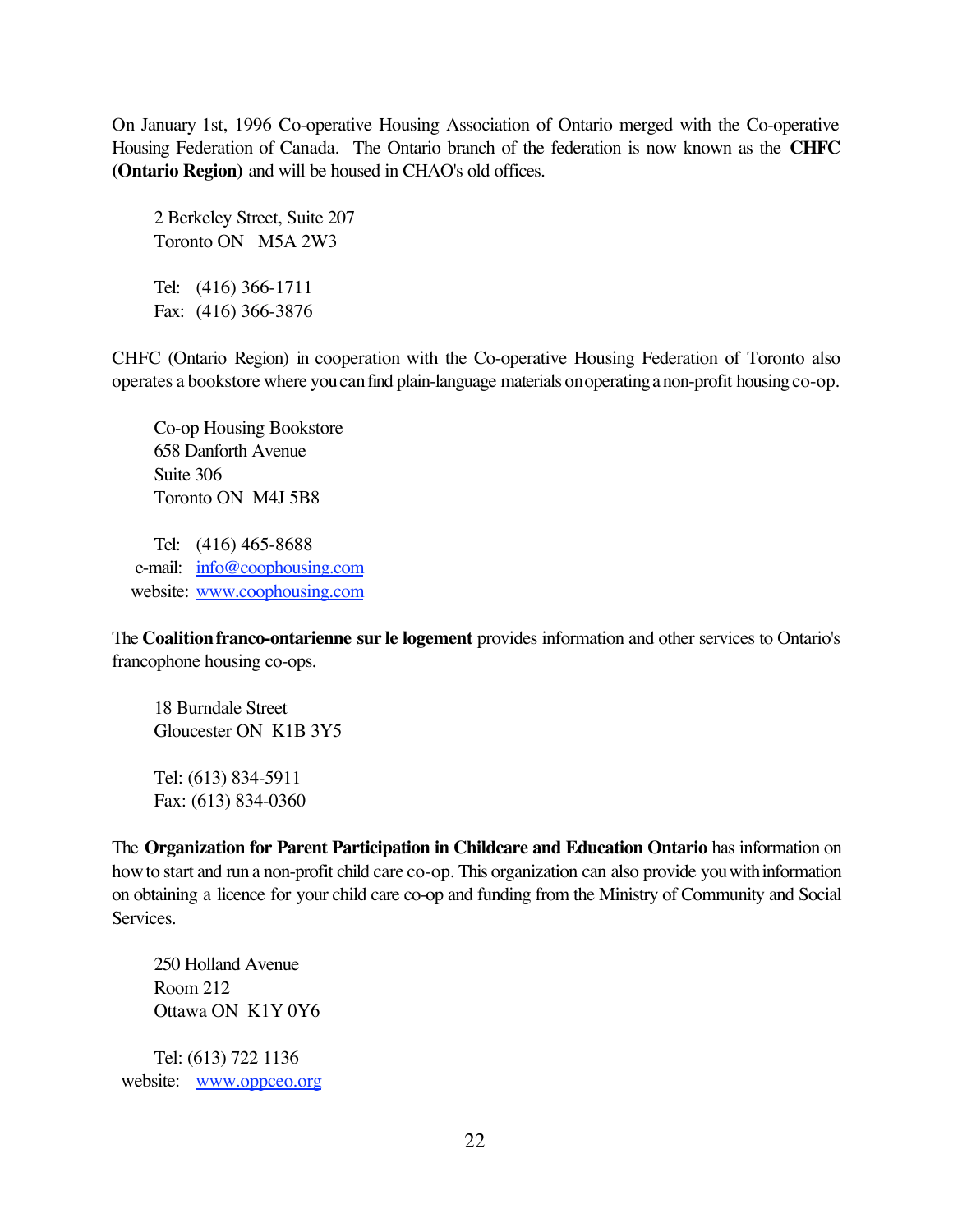The **AssociationofCanadianChildcare Co-operatives** canalso give youinformationabout starting and running a child care co-op.

24 Soho Crescent Nepean ON K2J 2W1

Tel: (613) 825-1233

The **Ontario Federation of Food Co-operatives and Clubs** (the Ontario Natural Foods Co-op) is a distributor to its members and can help you evaluate how a food co-op may meet your needs.

70 Fima Crescent Etobicoke ON M8W 4V9

Tel: (416) 503-3663 Fax: (416) 503-2848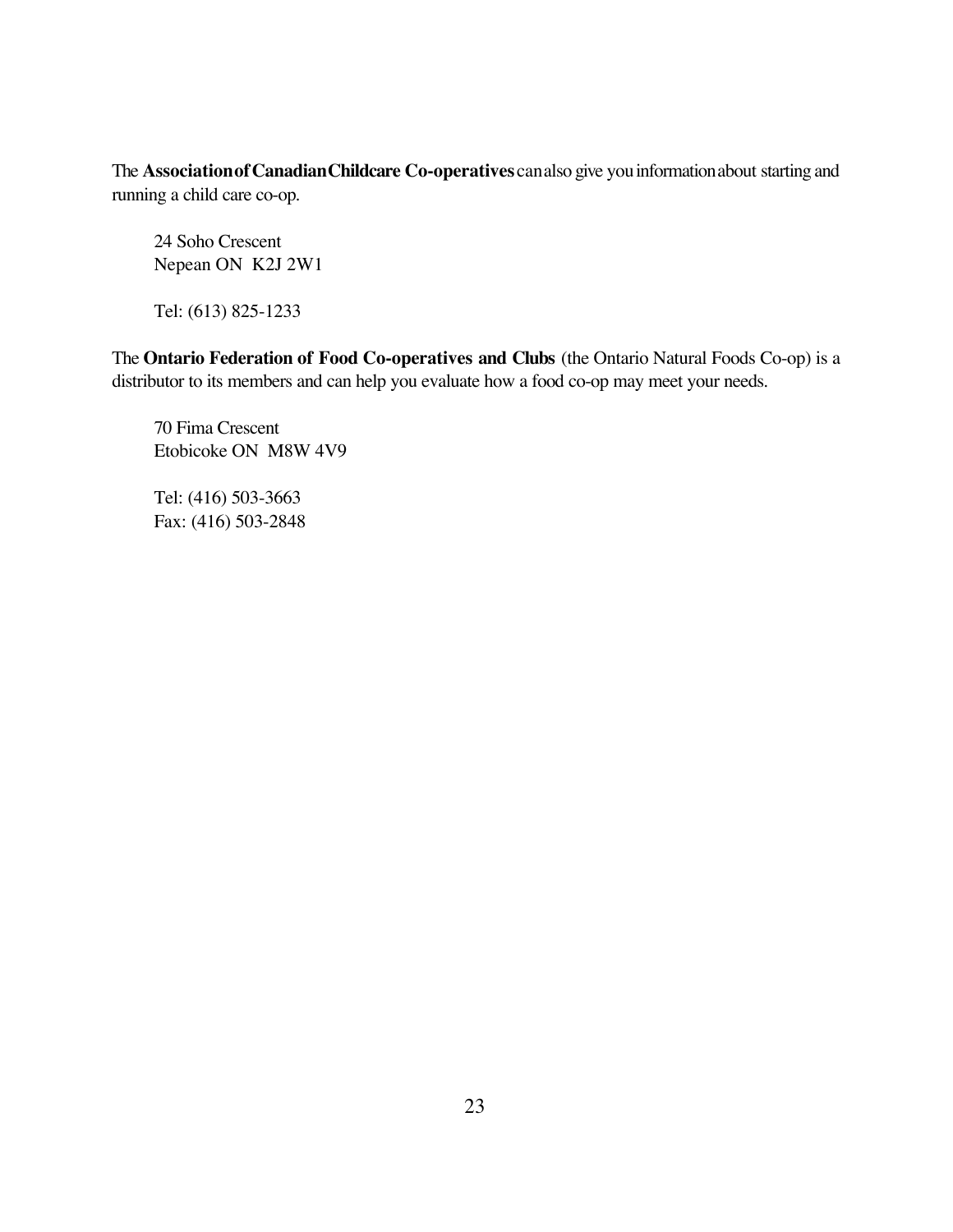# *APPENDIX B:* **Publications Ontario and Small Business Self-Help Offices**

These guides are available from Publications Ontario and your local Small Business Self-Help Office:

- ! *How to Prepare a Business Plan for a Small Business* is a workbook outlining the basic steps in developing a business plan.
- ! *Marketing for a Small Business* describes how to develop and implement a marketing plan.
- ! *RecordKeeping Made Easy* is anintroductionto basic record keeping for enterprises withunder \$250,000 inannual sales. This guide shows you how to keep track of sales, accounts payable, and other accounting items.

To order these guides from Publications Ontario toll-free by phone, please call: 1-800-668-9938; in Toronto call 326-5300. Prepayment is required. You may also buy these guides at these locations:

Publications Ontario 880 Bay Street Toronto ON M7A 1N8

Access Ontario 50 Rideau Street Ottawa ON K1N 9J7

Renouf Publishing Company 61 Sparks Street Ottawa ON K1P 5R1

Copies of the Co-operative Corporations Act, is available from Publications Ontario.

For the nearest Small Business Self-Help Office, please call the Canada-Ontario Business Service Centre: From Toronto 954-4636; from other communities: 1-800-567-2345.